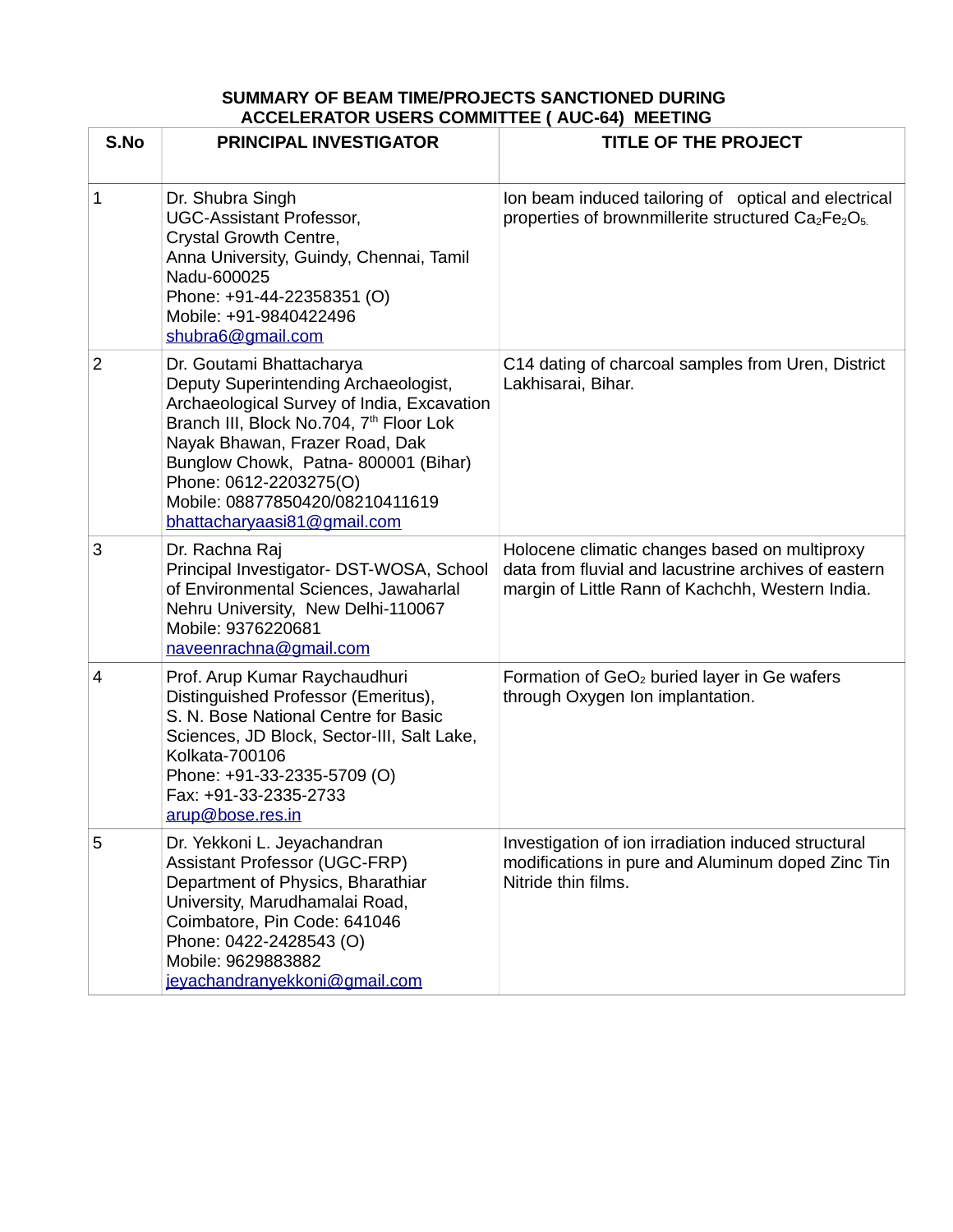| $6\phantom{1}$ | Dr. Dibishada B. Garnayak<br>Superintending Archaeologist (i/c),<br>Archaeological Survey of India, Excavation<br>Branch-IV, Puratattva Bhawan (Ground<br>Floor), Samantarapur, Bhubaneshwar,<br>Odisha, Pin Code: 751002<br>Phone: 0674-2341081(O)<br>Mobile: +91-9437919887,<br>+91-9337034084<br>dibishada@gmail.com | $C14$ dating Charcoal samples from Bharati Huda<br>(Neo-Chalcolithic Site), district Cuttack, Odisha.                        |
|----------------|-------------------------------------------------------------------------------------------------------------------------------------------------------------------------------------------------------------------------------------------------------------------------------------------------------------------------|------------------------------------------------------------------------------------------------------------------------------|
| $\overline{7}$ | Dr. Tathagata Banerjee<br>Visiting Fellow,<br>Saha Institute of Nuclear Physics, 1/AF,<br>Bidhannagar, Kolkata- 700064<br>Mobile: +91 9643261268<br>he.tatha@gmail.com                                                                                                                                                  | An attempt to resolve the discrepancy between<br>measured and calculated pre-scission neutron<br>multiplicity.               |
| 8              | Prof. S. S. Islam<br>Centre for Nanoscience and<br>Nanotechnology, Jamia Millia Islamia,<br>Jamia Nagar, New Delhi -110025<br>Phone: 01126987153 (O)<br>Mobile: 9818424557<br>sislam@jmi.ac.in                                                                                                                          | Radiation mediated defect creation on carbon<br>nanomaterials and its effects on their optical and<br>electrical properties. |
| 9              | Dr. Feroz Ahmad Mir<br>Assistant Professor,<br>Department of Physics,<br>Baba Gulam Shah Badshah University,<br>Rajouri, Jammu and Kashmir- 185231<br>Mobile: 07780887961<br>famirnit@gmail.com                                                                                                                         | Controlled Ion implantation on the dielectric<br>(polymer) base of some microstrip antenna's for RF<br>applications.         |
| 10             | Dr. Bhas Bapat<br>Associate Professor (Physics),<br>Indian Institute of Science Education and<br>Research, Pashan, Pune- 411008<br>Mobile: +91-8237099039<br>bhas.bapat@iiserpune.ac.in                                                                                                                                 | Interaction strength dependence orientation effect in<br>multiple ionization of CO molecule.                                 |
| 11             | Dr. Navjeet Kaur<br>Assistant Professor (Physics),<br>PG Department of Physics, Mata Gujri<br>College, Sri Fatehgarh Sahib-140406,<br>Mobile: 9914138644<br>navjeetphy@gmail.com                                                                                                                                        | Synthesis and characterization of rare earth doped<br>glasses/phosphors for ion beam dosimetry.                              |
| 12             | Dr. Neelratan Singh<br>Young Scientist /P.I SERB DST, School of<br>Environmental Sciences, JNU New Delhi,<br>PIN Code: 110067<br>Phone: 91- 9650411528 (O)<br>neelratan.geol@gmail.com                                                                                                                                  | Estimation of erosion rates and exposure ages by<br>using <sup>10</sup> Be in Nubra & Shyok Valleys, Ladakh<br>Himalaya.     |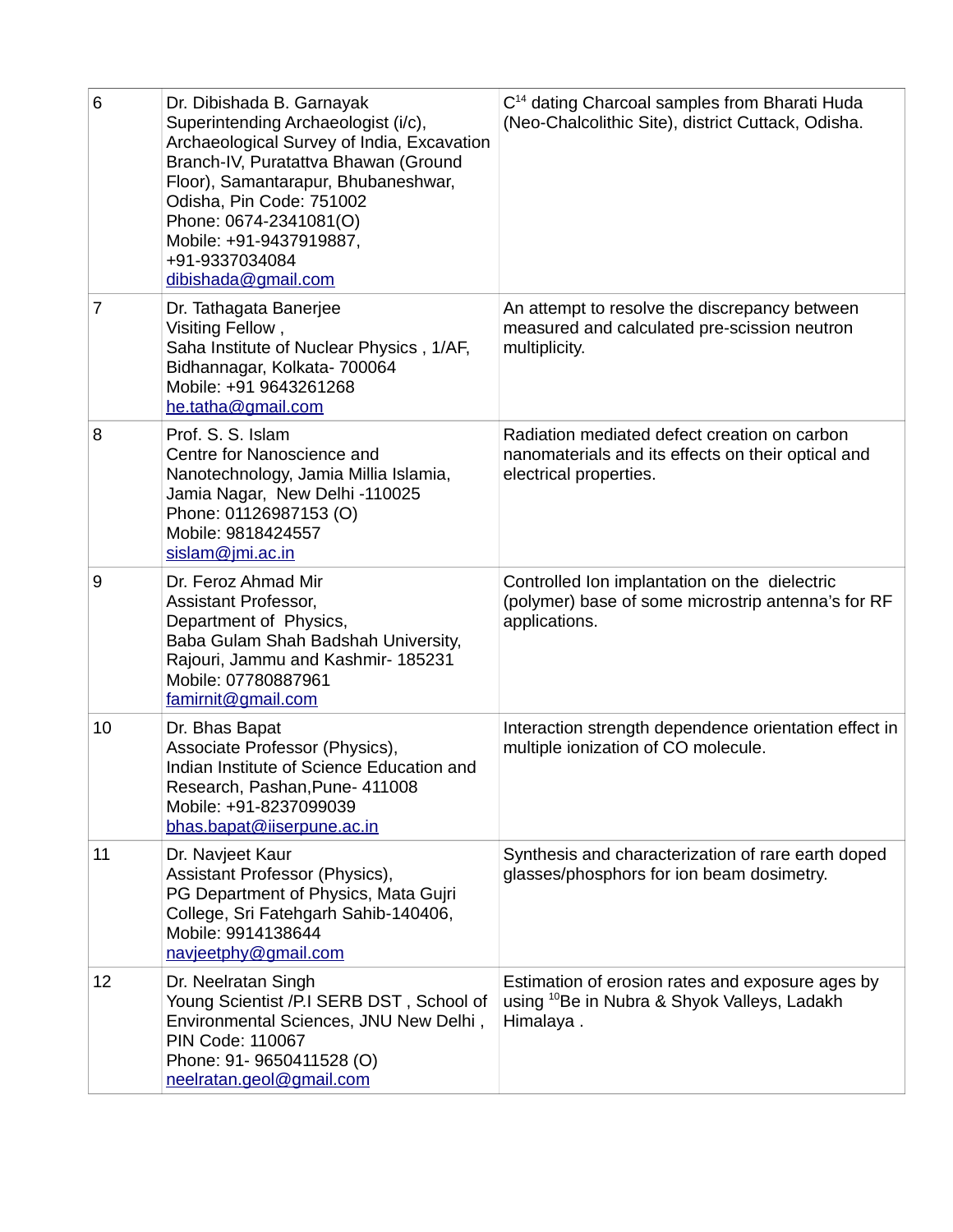| 13 | Prof. Vijay Sathe<br>Department of Ancient Indian History,<br>Culture and Archaeology,<br>Deccan College Postgraduate & Research<br>Institute, Deemed to be University, Pune,<br>Phone: 020-26513235/47 (O)<br>Mobile: 9850036208<br>vijay.sathe@dcpune.ac.in<br>vijay19sathe@gmail.com | Taphonomy, Palaeoecology and Chronology of large<br>mammalian fossil record in the Manjra valley, Dist.<br>Latur, Maharashtra.                                            |
|----|-----------------------------------------------------------------------------------------------------------------------------------------------------------------------------------------------------------------------------------------------------------------------------------------|---------------------------------------------------------------------------------------------------------------------------------------------------------------------------|
| 14 | Dr. Gopal Mukherjee<br>Scientific Officer (F),<br>Variable Energy Cyclotron Centre, 1/AF<br>Bidhan Nagar, Kolkata, Pin Code: 700064<br>Phone: (033)23182321 (O)<br>Fax: 033-2334-6871 Mobile: 9231615164<br>gopal@vecc.gov.in                                                           | High-spin spectroscopy of 190TI and the study of<br>shape evolution in TI isotopes.                                                                                       |
| 15 | Dr. Goutam Sheet<br>Assistant Professor,<br>Indian Institute of Science Education and<br>Research Mohali, Academic Block -1,<br>Sec-81, SAS Nagar, Knowledge City,<br>PO-Manauli, IISER Mohali, Punjab,<br>Phone: 9876489881 (O)<br>goutam@iisermohali.ac.in                            | Role of extrinsic disorder on the physics of (doped)<br>topological semimetals.                                                                                           |
| 16 | Prof. Naresh Chandra Mishra<br>Visiting Professor,<br>Department of Physics, Utkal University,<br>Bhubaneswar, Pin Code: 751004<br>Phone: 0674-2300766<br>Mobile: 9437889778<br>nareshcmishra@gmail.com                                                                                 | Electric Field induced mass transport in the wake of<br>ion beams.                                                                                                        |
| 17 | Prof. D. K. Avasthi<br>Amity Institute of Nanotechnology, Noida,<br>Pin Code: 201313<br>Mobile: 9818038430<br>dka4444@gmail.com                                                                                                                                                         | Studies on electronic excitation induced effects by<br>ion beams on Graphene oxide-Pd nanocomposite<br>for H storage.                                                     |
| 18 | Dr. Shashank Shekhar<br>Assistant Professor,<br>Room No.-121, Department of Geology,<br>University of Delhi, Delhi-110007<br>Mobile: +91-9212600385<br>shashankshekhar01@gmail.com                                                                                                      | Appraisal of regional and local groundwater-surface<br>water dynamics and residence time using ages<br>determined by Carbon 14 dating in parts of<br>North-Western India. |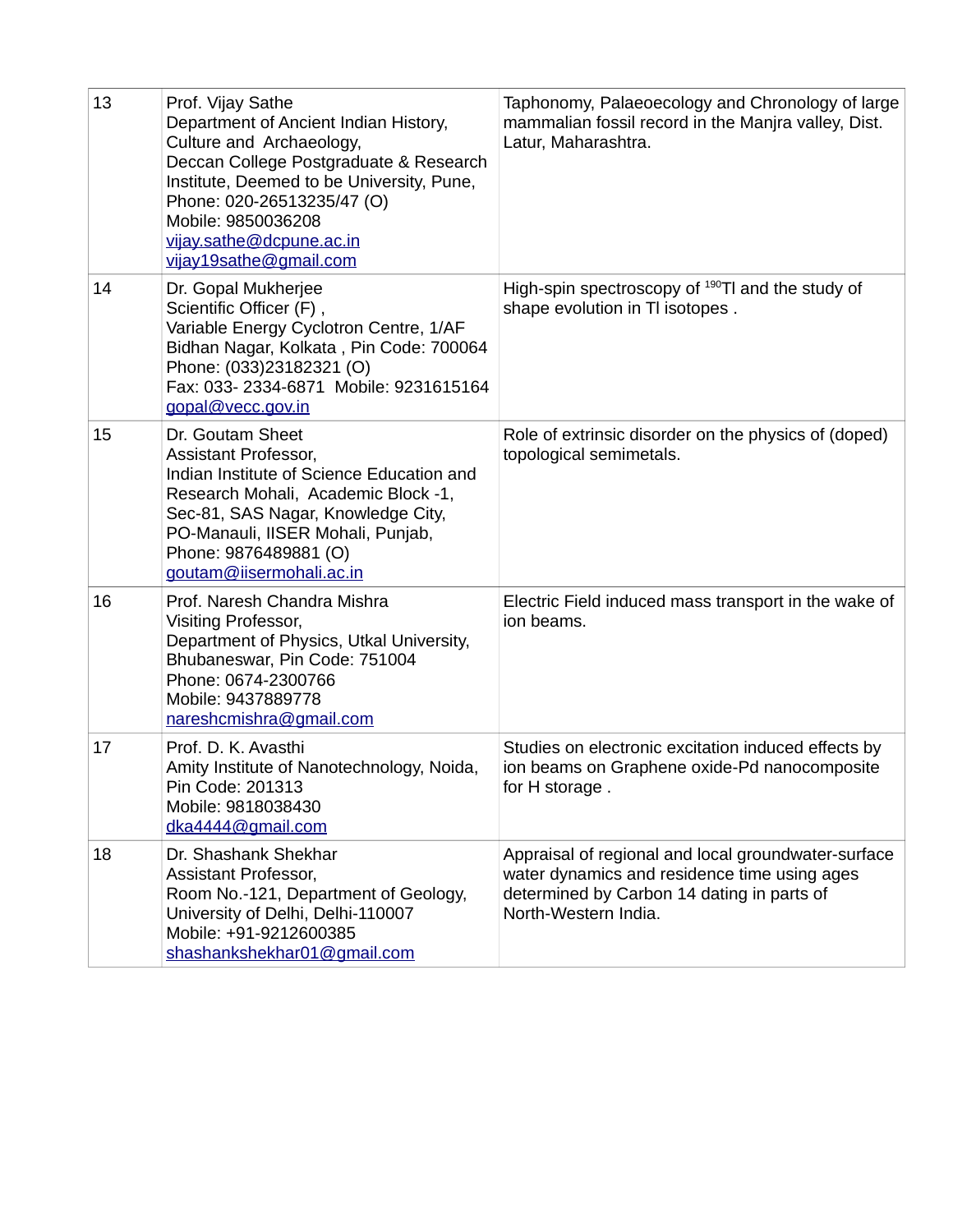| S.No | <b>PRINCIPAL INVESTIGATOR</b>                                                                                                                                                                                                                                                                              | TITLE OF THE PROJECT                                                                                                                                     |
|------|------------------------------------------------------------------------------------------------------------------------------------------------------------------------------------------------------------------------------------------------------------------------------------------------------------|----------------------------------------------------------------------------------------------------------------------------------------------------------|
| 19   | Mr. Akash Padmalal<br>C/o. Prof. D. M. Maurya<br>Department of Geology, Faculty of<br>Science, The M. S. University of Baroda,<br>Vadodara-390002, Gujarat<br>Mobile: 09526364733, 08320104049 (Mr.<br>Padmalal)<br>akash.padmalal47@gmail.com<br>Mobile: 09824438424 (Prof. Maurya)<br>dmmaurya@yahoo.com | Reconstructing tectonic evolution of fault scarps<br>using terrestrial cosmogenic radionuclide (TCN)<br>dating Kachchh, Western India.                   |
| 20   | Ms. Priyanka<br>C/o. Dr. Himani Sharma,<br>School of Physical Sciences,<br>Doon University Dehradun-248012<br>Mobile: 08954851436 (Ms. Priyanka)<br>bamolapriyanka@gmail.com<br>Mobile: 08979853808 (Dr. Sharma)<br>hsharma.ph@doonuniversity.ac.in                                                        | Structure and properties of one dimensional titanium<br>dioxide<br>nanotubes based hybrid structures for light<br>harvesting photocatalytic application. |
| 21   | Mr. Rinku Kumar Prajapat<br>C/o. Dr. Moumita Maiti,<br>Department of Physics, IIT Roorkee,<br>Roorkee- 247667 Uttrakhand<br>Mobile: 91-7895111069 (Mr. Prajapat)<br>phy.rinku@gmail.com<br>Mobile: 7579200711(Dr. Maiti)<br>moumifph@gmail.com,<br>moumifph@iitr.ac.in                                     | Study of multi nucleon transfer and fusion reaction<br>dynamics<br>around the coulomb barrier.                                                           |
| 22   | Ms. Uzma Parveen<br>C/o. Dr. S. Sreekesh,<br>Centre for the Study of Regional<br>Development, School of Social Sciences,<br>Jawaharlal Nehru University, ND-110067<br>Mobile: 8010788774 (Ms. Parveen)<br>parveen.uzma5@gmail.com<br>Phone: 011-26704574(Dr. Sreekesh)<br>sreekesh@mail.jnu.ac.in          | Reconstructing palaeoclimate of Lower Baitarani<br>Basin, Odisha.                                                                                        |
| 23   | Ms. Anshu Singh<br>C/o. Dr. Richa Saini,<br>Department of Physics,<br>Gurukul Kangri University,<br>Haridwar-249404<br>Mobile: 9675147945 (Ms. Singh)<br>anshu.singh2105@gmail.com<br>Mobile: 9412072017 (Dr. Saini)<br>kushwaha.richa@yahoo.in                                                            | Synthesis & Characterization of TiO <sub>2</sub> :SnO <sub>2</sub><br>nanocomposites for heterojunction organic solar cell                               |

## **BTR-2: Thesis Proposals**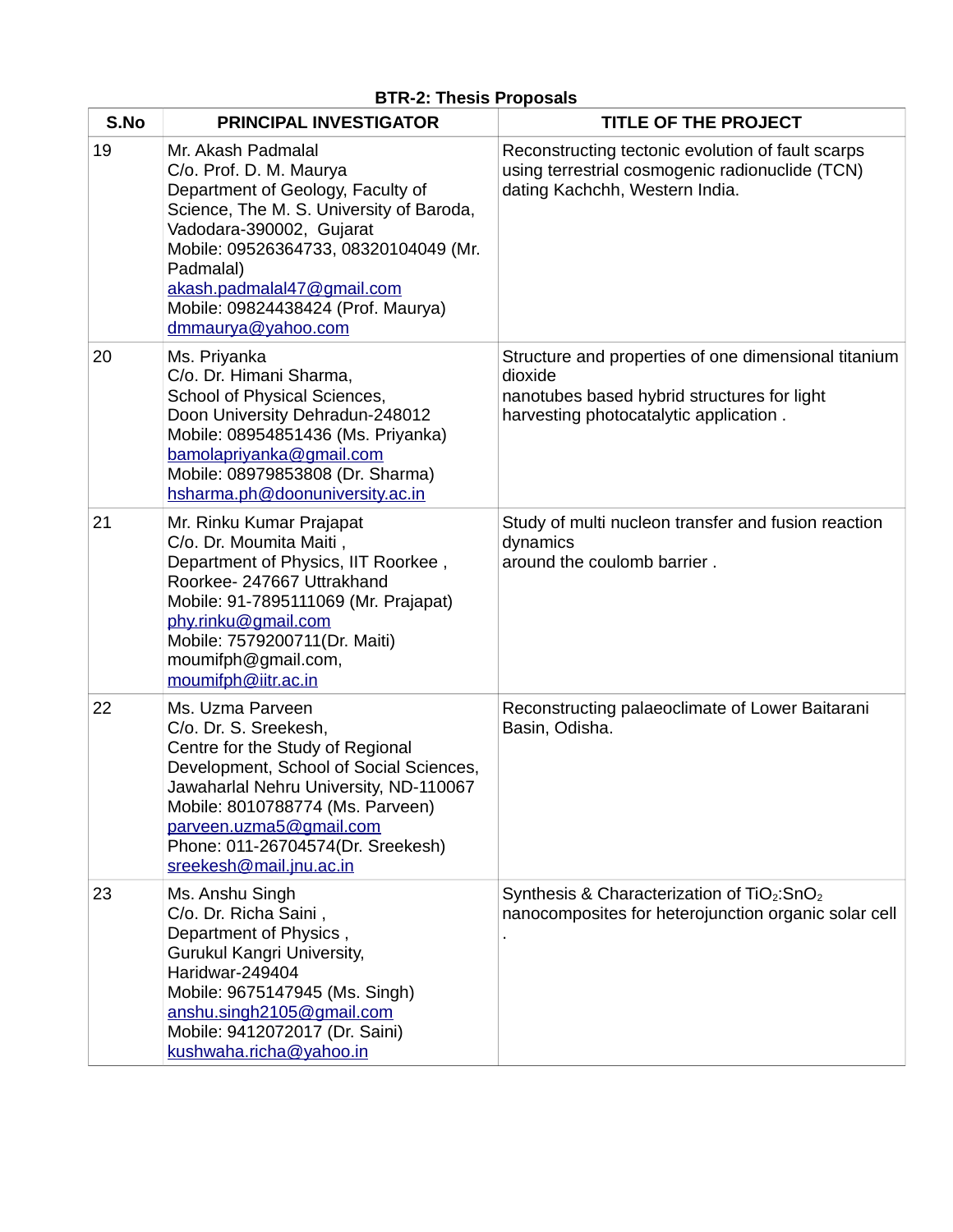| 24 | Mr. Vishal Sharma<br>C/o. Dr. Sunil Kumar Arora<br>Centre for Nanoscience &<br>Nanotechnology, Block II, South Campus,<br>Panjab University, Chandigarh - 160014<br>Mobile: 9464258045 (Mr. Sharma)<br>contact2008vishu@gmail.com<br>Mobile: 07696265266 (Dr. Arora)<br>aroras@pu.ac.in                                                                                      | Influence of swift heavy ion irradiation on the<br>resistive switching behavior in epitaxial transition<br>metal oxide based heterostructures. |
|----|------------------------------------------------------------------------------------------------------------------------------------------------------------------------------------------------------------------------------------------------------------------------------------------------------------------------------------------------------------------------------|------------------------------------------------------------------------------------------------------------------------------------------------|
| 25 | Ms. Satabdi Mohanty<br>C/o. Dr. Ajoy Kumar Bhaumik, Applied<br>Geology, IIT (ISM) Dhanbad, Pin Code:<br>826004 (Jharkhand)<br>Mobile: 7004331123 (Ms. Mohanty)<br>satabdi.mohanty111@gmail.com<br>Phone: 3262235684<br>ajoy@iitism.ac.in                                                                                                                                     | Holocene climatic and monsoonal variations:<br>Benthic foraminiferal records from Krishna-Godavari<br>and Mahanadi Basins, Bay of Bengal.      |
| 26 | Ms. Puneet Kuar<br>C/o. Prof. Devinder Paul Singh,<br>Department of Physics, Guru Nanak Dev<br>University, Amritsar, Punjab-143005<br>Mobile: 9815177521 (Ms. Kaur)<br>puneetphy.rsh@gmail.com<br>Phone: 0183-2258802-09, Ext. 3479 (Prof.<br>Singh)<br>dpsingh.phy@gndu.ac.in                                                                                               | Tuning luminescence in transition metal/ rare earth<br>doped and co-doped semiconductors for<br>optoelectronic applications.                   |
| 27 | Mr. Preetam Singh<br>C/o. Prof. Pankaj Srivastava<br>Department of Physics,<br>IIT Delhi, Hauz Khas, New Delhi-110016<br>Mobile: 9026729490 (Mr. Singh)<br>prisin204@gmail.com<br>Phone: +91-11-26596558 (O) (Prof.<br>Srivastava)<br>pankajs@physics.iitd.ac.in                                                                                                             | Triggering ferromagnetism in pure ZnO by H ion<br>irradiation.                                                                                 |
| 28 | Mr. Vishnu Chauhan<br>C/o. Dr. Rajesh Kumar,<br>Assistant Professor of Physics, University<br>School of Basic and Applied Sciences,<br>Guru Gobind Singh Indraprastha<br>University, Dwarka Sector-16-C, New<br>Delhi-110078<br>Mobile: 9718876101 (Mr. Chauhan)<br>kumarrrpi@gmail.com<br>Phone: 011-25302966 (Dr. Kumar)<br>Mobile: 9718876101<br>rajeshkumaripu@gmail.com | Effect of SHI irradiation on CdS based TFTs using<br>$ZrO2$ as gate dielectric.                                                                |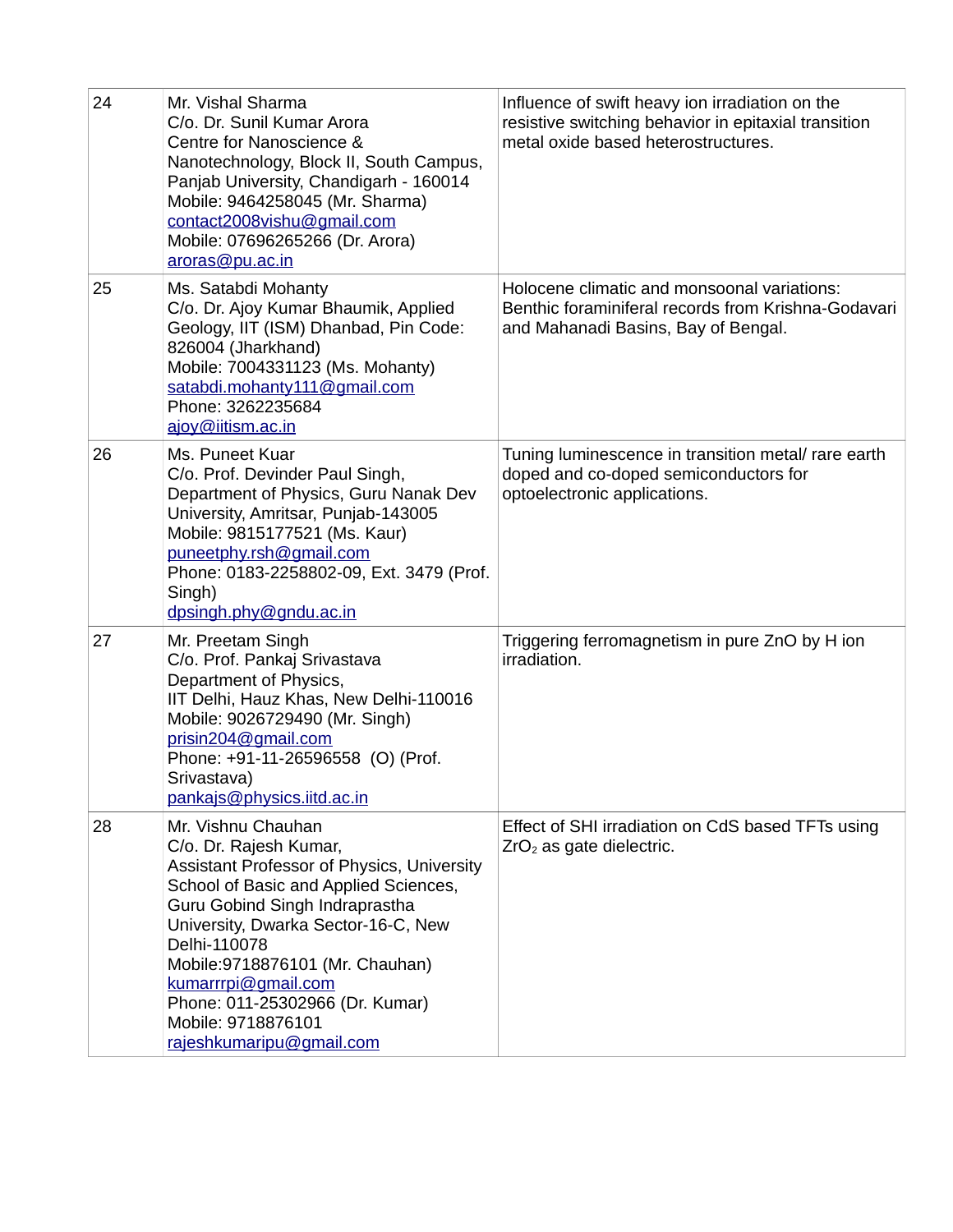| 29 | Mr. V. Sai Krishna<br>C/o. Dr. Raavi Sai Santosh Kumar,<br>Indian Institute of Technology, Hyderabad<br>(IIT-H), Kandi, Sangareddy, Medak Dist.,<br>Telangana, Pin Code: 502285<br>Mobile: 8333004924 (Mr. Krishna)<br>krishvem@isac.gov.in<br>Phone: 914023018450 (O) (Dr. Kumar)<br>Mobile +91-850006129, +91-7331103902<br>sskraavi@iith.ac.in | Ion implantation mediated electron dynamics studies<br>for solar cell applications.                                                      |
|----|---------------------------------------------------------------------------------------------------------------------------------------------------------------------------------------------------------------------------------------------------------------------------------------------------------------------------------------------------|------------------------------------------------------------------------------------------------------------------------------------------|
| 30 | Mr. Raseel Rahman M K<br>C/o. Prof. Lekha Nair<br>Department of Physics,<br>Jamia Millia Islamia, New Delhi-110025<br>Mobile: 9496344070 (Mr. Rahman MK)<br>mkraseelrahman@gmail.com<br>Mobile: 9810032194<br>Inair@jmi.ac.in                                                                                                                     | Structural, optical, mechanical and electrical<br>analyses<br>of technologically important nonlinear optical single<br>crystals.         |
| 31 | Mr. Akkanaboina Mangababu<br>C/o. Prof. S. V. S. Nageswara Rao, School<br>of Physics, University of Hyderabad,<br>Hyderabad-500046<br>Mobile: 9441270010 (Mr. Mangababu)<br>mangababuind@gmail.com<br>Mobile: 9441173473 (Prof. Rao)<br>nageshphysics@gmail.com                                                                                   | Pulsed ion implantation in semiconductors: A study<br>of defect dynamics by ion channeling and coherent<br>acoustic phonon spectroscopy. |
| 32 | Mr. Chetan Sharma<br>C/o. Dr. Ashok Kumar<br>Department of Physics,<br>Panjab University, Chandigarh-160014<br>Mobile: 9149406396 (Mr. Sharma)<br>chetan1994s@gmail.com<br>Mobile: 9041908468 (Dr. Kumar)<br>ashok@pu.ac.in                                                                                                                       | Study of the entrance channel effect in fission<br>reaction dynamics measuring the light particle<br>multiplicities.                     |
| 33 | Mr. Depanshu Varshney<br>C/o. Dr. Jai Prakash,<br>Department of Physics,<br>Aligarh Muslim University (AMU), Aligarh<br>(UP), Pin Code: 202002<br>Mobile: +91 8881470048 (Mr. Varshney)<br>deepanshuk.l.j1993@gmail.com<br>Mobile: 09023440170 (Dr. Prakash)<br>jpsphysics@gmail.com                                                              | Memory effect of electron/ proton beam irradiated<br>ferroelectric liquid crystals and its applications.                                 |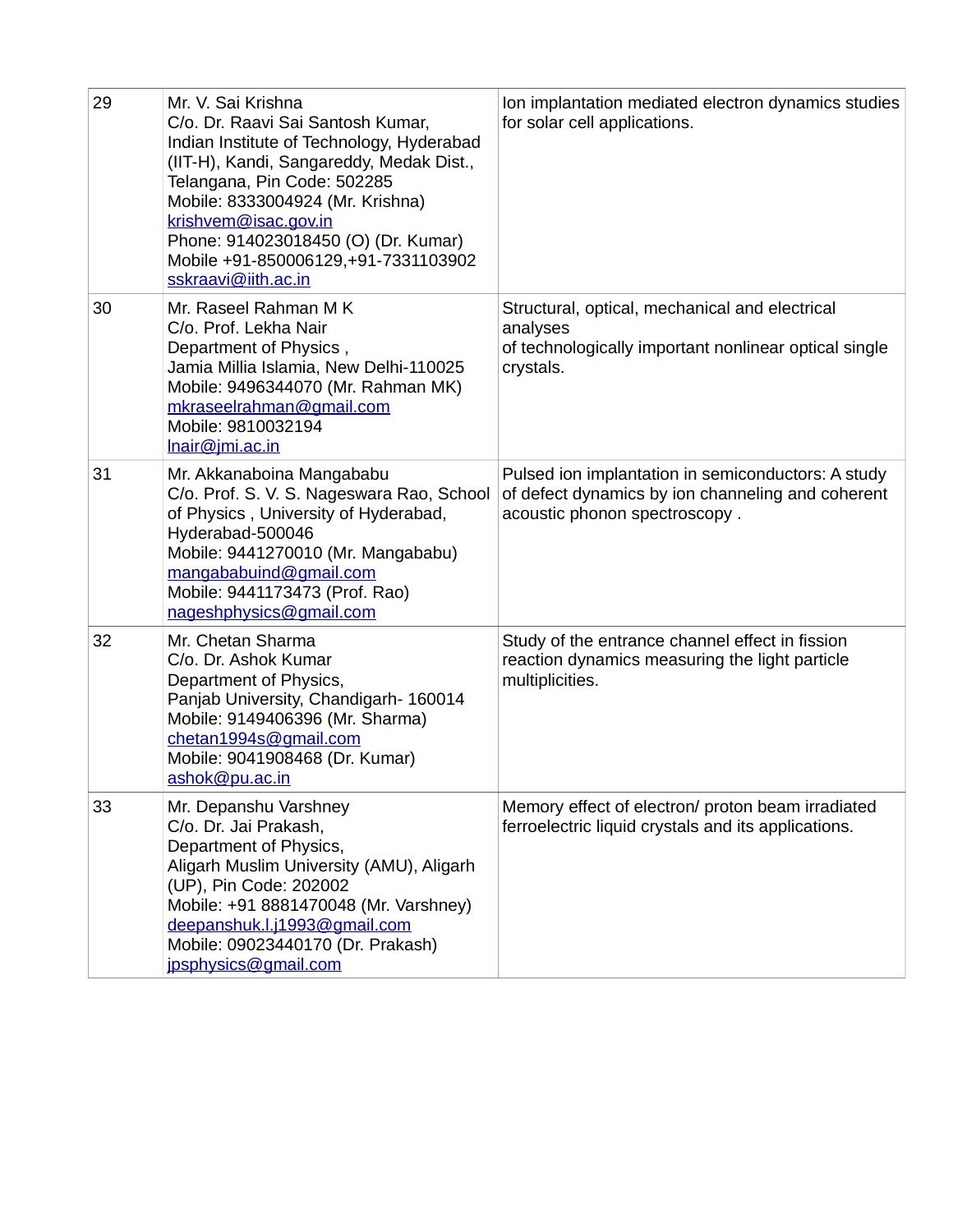| 34 | Mr. Nitin Agarwal<br>C/o. Prof. D. Senthil Nathan<br>Department of Earth Sciences,<br>Pondicherry University,<br>Pondicherry-605014<br>Mobile: 7598403633 (Mr. Agarwal)<br>agarwalnitin5@gmail.com<br>Phone: 9443069430 (Prof. Nathan)<br>senthilom@gmail.com                                                                                                     | Palaeoclimate study from the Southern Bay of<br>Bengal using forams as a proxy.            |
|----|-------------------------------------------------------------------------------------------------------------------------------------------------------------------------------------------------------------------------------------------------------------------------------------------------------------------------------------------------------------------|--------------------------------------------------------------------------------------------|
| 35 | Ms. Kajol Chakraborty<br>C/o. Prof. Samit Kr. Mandal<br>Department of Physics and Astrophysics,<br>University of Delhi, Delhi-110007<br>Mobile: 7835883729 (Ms. Chakraborty)<br>kajolchakraborty.du@gmail.com<br>Phone: +91-11-27662534,<br>+91-9868789924, 9582068428 (Prof.<br>Mandal)<br>smandal.du@gmail.com                                                  | Fission time scale measurements around mass $\sim$<br>200 region.                          |
| 36 | Ms. Malika Kaushik<br>C/o. Dr. Pushpendra P. Singh,<br>Asst. Professor,<br>Department of Physics,<br>Indian Institute of Technology Ropar,<br>Rupnagar-140001, Punjab<br>Mobile: +91-9468222077 (Ms. Kaushik),<br>+91-9517729241,<br>malika.kaushik@iitrpr.ac.in<br>Phone: +91-1881-242122 (Office) (Dr.<br>Singh), +91 - 8283834321 (Mobile)<br>pps@iitrpr.ac.in | Understanding the interplay of different nuclear<br>reactions at<br>low incident energies. |
| 37 | Mr. Rais Ahmad Dar<br>C/o. Prof. G. R. Khan<br>Department of Physics<br>NIT Srinagar, Jammu and Kashmir-190006<br>Mobile: +919797783162 (Mr. Dar)<br>rayeesdar@gmail.com<br>Mobile: 09419007168 (Prof. Khan)<br>gr khan@rediffmail.com                                                                                                                            | Nanocomposites of ZnO thin films.                                                          |
| 38 | Mr. Suhail Iqbal Malik<br>C/o. Dr. G. R. Khan,<br>Department of Physics, NIT Srinagar,<br>Jammu and Kashmir-190006<br>Mobile: 09419524175 (Mr. Malik)<br>suhailigbal3704@gmail.com<br>Mobile:09419007168<br>gr khan@rediffmail.com                                                                                                                                | Nano-composites of TiO <sub>2</sub> thin films.                                            |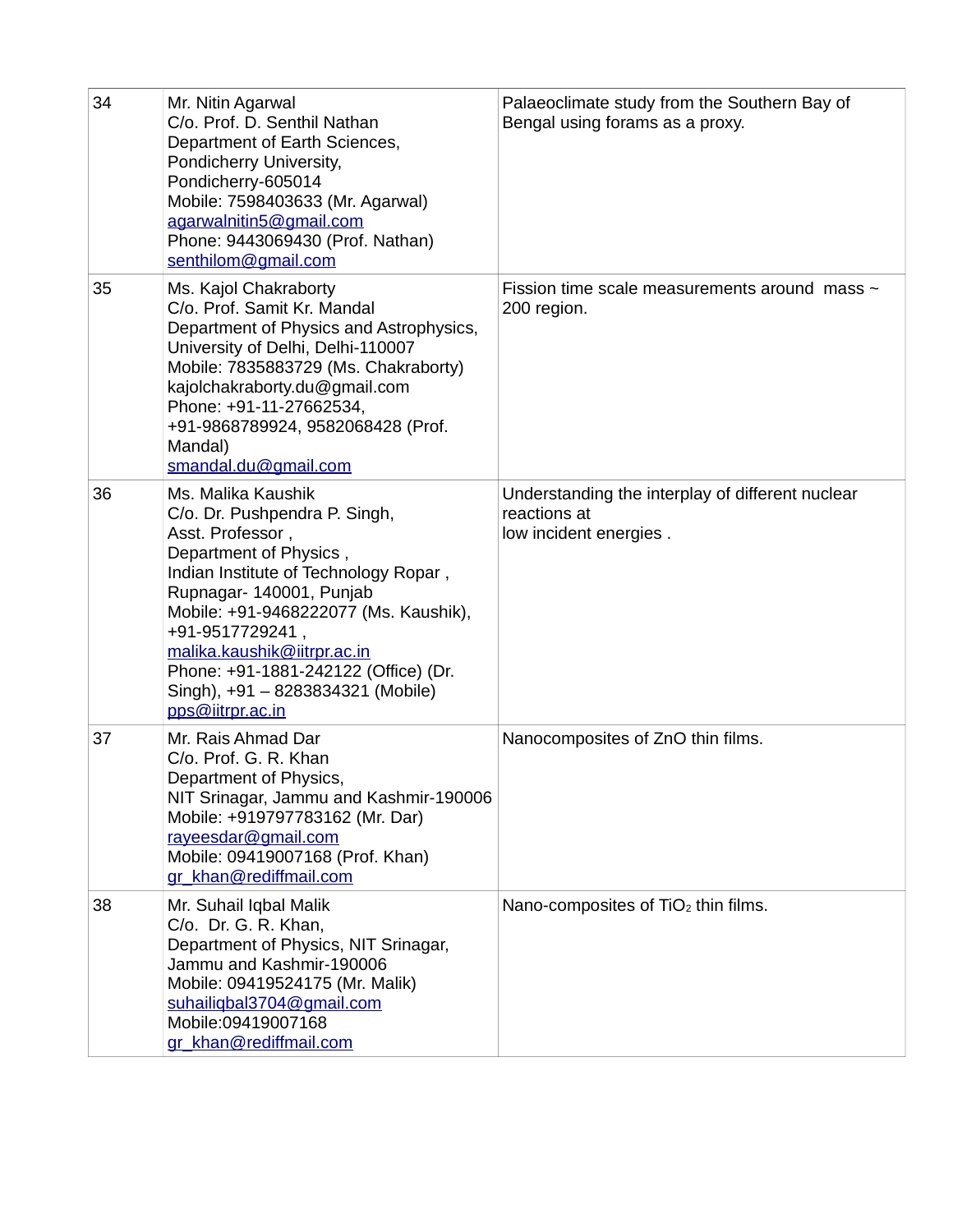| 39 | Mr. Saurabh Kumar Singh<br>C/o. Prof. Jayant K Tripathi, Lab No. 013,<br>School of Environmental Sciences,<br>Jawahrlal Nehru University, New<br>Delhi-110067<br>Phone: 7065216967 (Mr. Singh)<br>saurabhjnu2012@gmail.com | Geochemistry of late holocene lake sediments of<br>Bundelkhand craton.                                                                                                |
|----|----------------------------------------------------------------------------------------------------------------------------------------------------------------------------------------------------------------------------|-----------------------------------------------------------------------------------------------------------------------------------------------------------------------|
| 40 | Mr. Sahil<br>C/o. Prof. Pratik Kumar<br>Medical Physics Unit, IRCH, AIIMS,<br>New Delhi-29<br>Mobile: 09871576797 (Mr. Sahil)<br>sonu04rajput@gmail.com<br>Mobile: 09810197511(Mr. Sahil)<br>drpratikkumar@gmail.com       | Synthesis and characterization of optically<br>stimulated luminescent materials under the plasmon<br>resonance condition for their medical dosimetry<br>applications. |

## **BTR-3: UFR Proposals**

| S.No | <b>PRINCIPAL INVESTIGATOR</b>                                                                                                                                                                                                                                                                   | <b>TITLE OF THE PROJECT</b>                                                                                                                                  |
|------|-------------------------------------------------------------------------------------------------------------------------------------------------------------------------------------------------------------------------------------------------------------------------------------------------|--------------------------------------------------------------------------------------------------------------------------------------------------------------|
| 41   | Dr. E. Prasad<br>Assistant Professor,<br>Dept. of Physics,<br>School of Physical Sciences, Central<br>University of Kerala, Thejaswini Hills,<br>Periye, Pin Code: 671316<br>Mobile: +91-8589994389 (O)<br>prasadcukerala@gmail.com                                                             | Systematic investigation of the effect of neutron<br>excess in ER survival probability against fission in<br>heavy ion fusion reactions.                     |
| 42   | Dr. Abhinav Pratap Singh<br>Assistant Professor,<br>Physics Department, Dr. B. R. Ambedkar<br>National Institute of Technology, Byepass<br>G T Road, Jalandhar, Pin Code: 144011<br>Phone: +91-181-2690-301,3250 (O)<br>Mobile: 9915240730<br>abhi.pr.s@gmail.com,<br>jaiswarsinghap@nitj.ac.in | Study of evolution of ZnSnO <sub>3</sub> phase in pure and<br>doped Zinc Stannate thin films with swift heavy ion<br>irradiation.                            |
| 43   | Prof. Bijoy Kumar Kuanr,<br>Professor & Chairperson,<br>Special Center for Nanoscience,<br>Jawaharlal Nehru University, Delhi-110067<br>Phone: 011-26738784 (O)<br>Mobile: 9810697415<br>bijoykuanr@mail.jnu.ac.in,<br>bkkuanr@gmail.com                                                        | Selective ion implantation in layered magnetic<br>nanostructures for spintronics devices.                                                                    |
| 44   | Prof. Sanjiv Puri<br>Department of Basic and Applied<br>Sciences, Punjabi University, Patiala, Pin<br>Code: 147002 Phone: 0175-3046336 (O)<br>Mobile: 09815603759<br>sanjivpurichd@yahoo.com                                                                                                    | Investigation of projectile-energy and -Z<br>dependence of cross sections for production of M X<br>rays of some heavy elements by low velocity ion<br>beams. |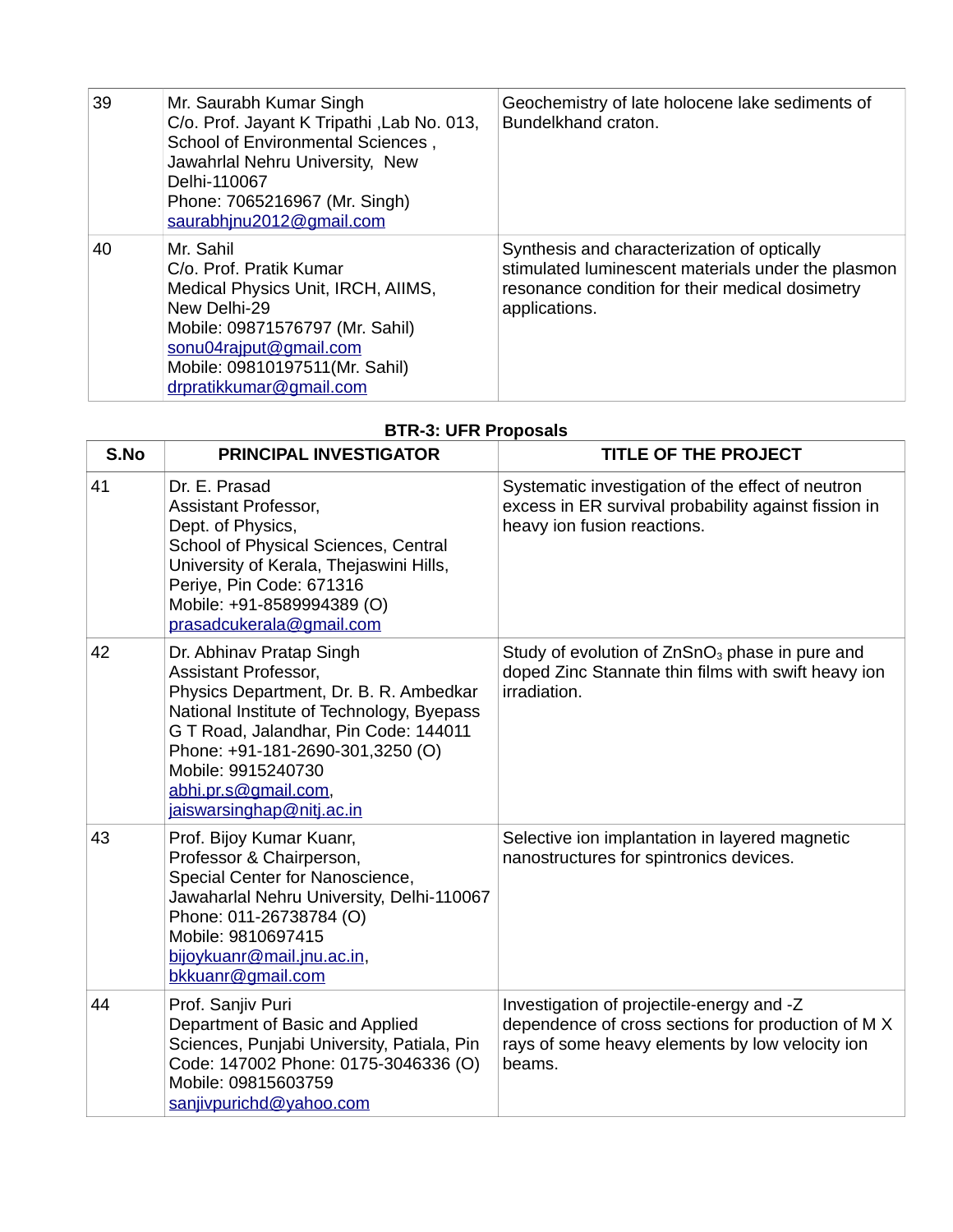| 45 | Prof. Sanjay J. Dhoble<br>Department of Physics, Rashtrasant<br>Tukadoji Maharaj(RTM) Nagpur University,<br>Nagpur-440033, (Maharashtra)<br>Phone:0712-2500083(O)<br>0712-2251361,0712-2250180(R)<br>Mobile: 09822710204<br>sidhoble@rediffmail.com                             | Tailoring the luminescence properties of<br>color-tunable phosphors using swift heavy ion beam                                                               |
|----|---------------------------------------------------------------------------------------------------------------------------------------------------------------------------------------------------------------------------------------------------------------------------------|--------------------------------------------------------------------------------------------------------------------------------------------------------------|
| 46 | Prof. Sunita Keshri<br>Head, Dept. of Physics,<br>Birla Institute of Technology, Mesra,<br>Ranchi, Jharkhand, Pin Code: 835215<br>Phone: 0651-2275522 (O)<br>Mobile: 09431105821<br>Fax: 0651-2275401<br>s keshri@bitmesra.ac.in                                                | Effect of Ion beam irradiation on the dielectric,<br>ferroelectric and optical properties of $(K, Na) NbO3$<br>films.                                        |
| 47 | Prof. N. A. Shah<br>Department of Physics,<br>Saurashtra Univeristy,<br>Rajkot, Gujarat Pin Code-360005<br>Telephone: +91-281-2588428 (O)<br>Mobile: +91-9099939450<br>Fax: +91-281-2586983<br>snikesh@yahoo.com                                                                | Anisotropic magnetoelecric and magnetotransport<br>properties of manganite based thin films.                                                                 |
| 48 | Dr. Pawan Kumar<br>HOD & Associate Professor,<br>Dept. of Physics & Astronomy,<br>NIT Rourkela, Pin Code: 769008<br>Phone: 0661-2462726 (O)<br>0661-2463726 ® Mobile: 9338717846<br>Fax: 916612462739<br>pvn772004@yahoo.co.in,<br>pawankumar@nitrkl.ac.in                      | Effect of Swift heavy ion irradiation on dielectric,<br>ferroelectric and leakage current properties of SBT<br>based bulk and thin films.                    |
| 49 | Dr. R. T. Rajendrakumar Associate<br>Professor, Department of Nanoscience<br>and Technology, Bharathiar University,<br>Coimbatore, Tamil Nadu - 641046<br>Phone: 04222428446 (O)<br>0422 2344780 (R)<br>Mobile: +91-9789757888<br>rtrkumar@buc.edu.in                           | Swift heavy ion irradiation effects on the texture,<br>microstructural and piezoelectric properties of<br>reactivel sputtered, aluminium nitride thin films. |
| 50 | Prof. Sujit Tandel<br>UGC Associate Professor,<br><b>UM-DAE Centre for Excellence in Basic</b><br>Sciences, University of Mumbai, Kalina,<br>Santacruz(East), Mumbai - 400098<br>Phone: 022 26530224 (O)<br>Mobile: 09619595271<br>sujit.tandel@cbs.ac.in<br>sktandel@gmail.com | Competition between intrinsic and non-axial<br>collective states in Au isotopes.                                                                             |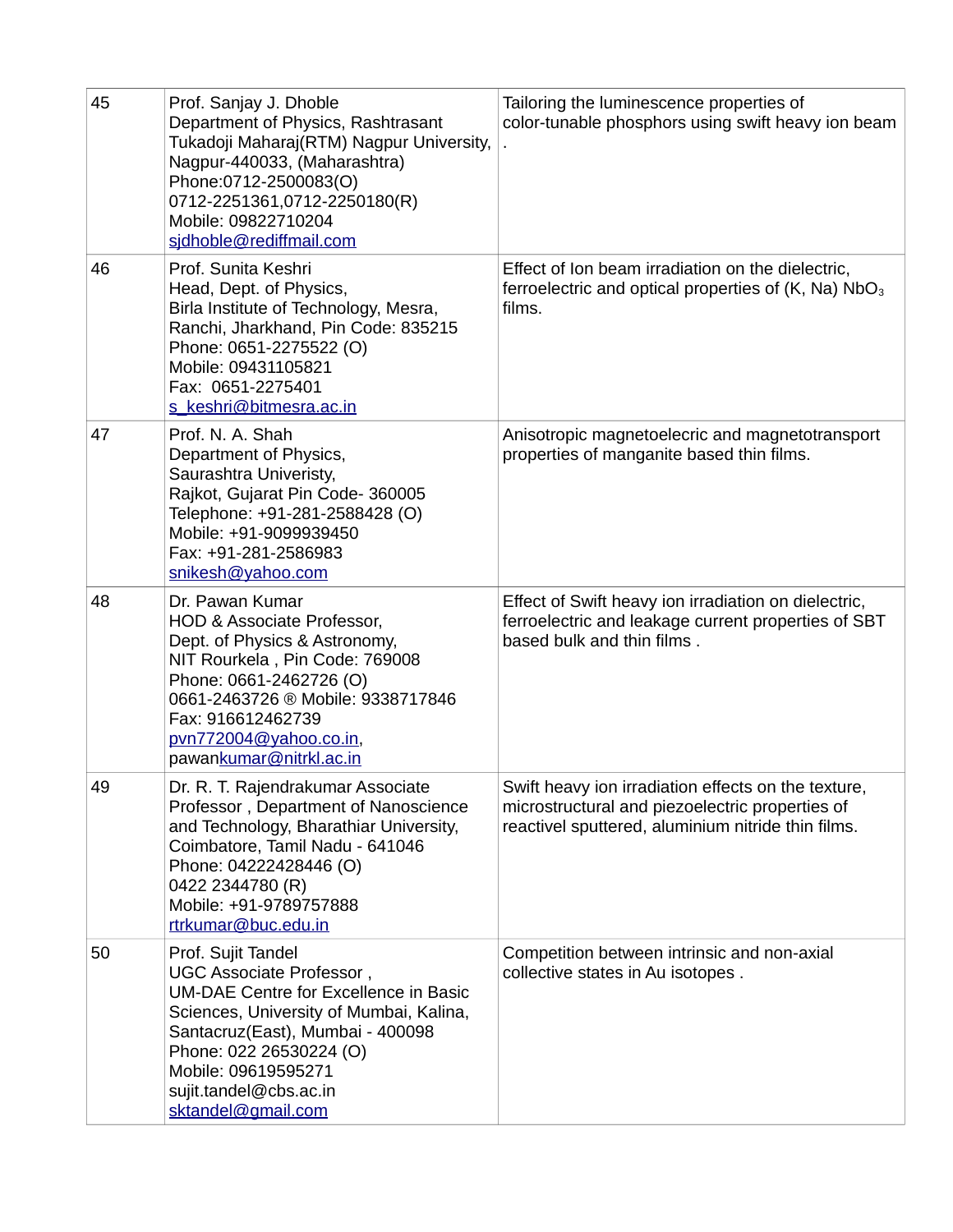| 51 | Prof. Bivash Ranjan Behera<br>Professor of Physics,<br>Department of Physics, Centre for<br>Advanced study in Physics, Panjab<br>University, Sector-14, Chandigarh 160014<br>Phone: 917202534460 (Office);<br>9815324956 (Residence)<br>Mobile: 9815324956<br>Fax: 91-172-2783336<br>bivash@pu.ac.in,<br>bivashbehera@yahoo.co.in | Search for anomalous particle spectra in heavy ion<br>induced fusion reaction.                                                                                                                                                                             |
|----|-----------------------------------------------------------------------------------------------------------------------------------------------------------------------------------------------------------------------------------------------------------------------------------------------------------------------------------|------------------------------------------------------------------------------------------------------------------------------------------------------------------------------------------------------------------------------------------------------------|
| 52 | Dr. Pradip Das<br>Assistant Professor,<br>Department of Pure and Applied Physics,<br>Guru Ghasidas University, Koni, Bilaspur,<br>Pin Code: 495009<br>Phone: 07752-260477 (O)<br>Mobile: 9407734453<br>pradipd.iitb@gmail.com                                                                                                     | Weak anti-localization and quantum oscillations in<br>topological insulator using ion irradiation.                                                                                                                                                         |
| 53 | Dr. Prakash Nath Vishwakarma<br>Associate Professor,<br>Department of Physics and Astronomy,<br>National Institute of technology Rourkela,<br>Dist.-Sundargarh, Odisha-769008<br>Phone: 0661-2462728 (O)<br>0661-2463728 ® Mobile: 9437140165<br>Fax: 0661-2462022, 0661-2472926<br>prakashn@nitrkl.ac.in; pnviisc@gmail.com      | Irradiation effect on the magnetoelectricity of<br>multifunctional materials.                                                                                                                                                                              |
| 54 | Dr. Ashish R. Tanna<br>Associate Professor,<br>Department of Physics,<br>School of Science, RK University,<br>Kasturbadham (Tramba) Rajkot -<br>360020 Gujarat<br>Phone: +91-9909952030 Ext-312(Off.)<br>Mobile:+91-9427550255<br>ashishrtanna@mail.com                                                                           | To study the effect of swift heavy ion irradiation on<br>the structural and magnetic properties of bulk and<br>nano Co <sub>0.5</sub> Mn <sub>0.5</sub> R <sub>x</sub> Fe <sub>2-x</sub> O <sub>4</sub> (R=Al <sup>3+</sup> & Cr <sup>3+</sup> ) ferrites. |
| 55 | Dr. Rajeev K. Gupta<br>Sr. Associate Professor, Department of<br>Physics, University of Petroleum and<br>Energy Studies, via Prem Nagar, Bidholi,<br>Dehradun-248001, Uttrakhand<br>Phone: 0135 - 2770137 (Extn 1414)<br>Mobile: (+91), 9897716629<br>rajeevguptaupes@gmail.com;<br>rajeev@ddn.upes.ac.in                         | Ion beam induced modification in polymer to<br>develop antimicrobial coating for medical<br>applications.                                                                                                                                                  |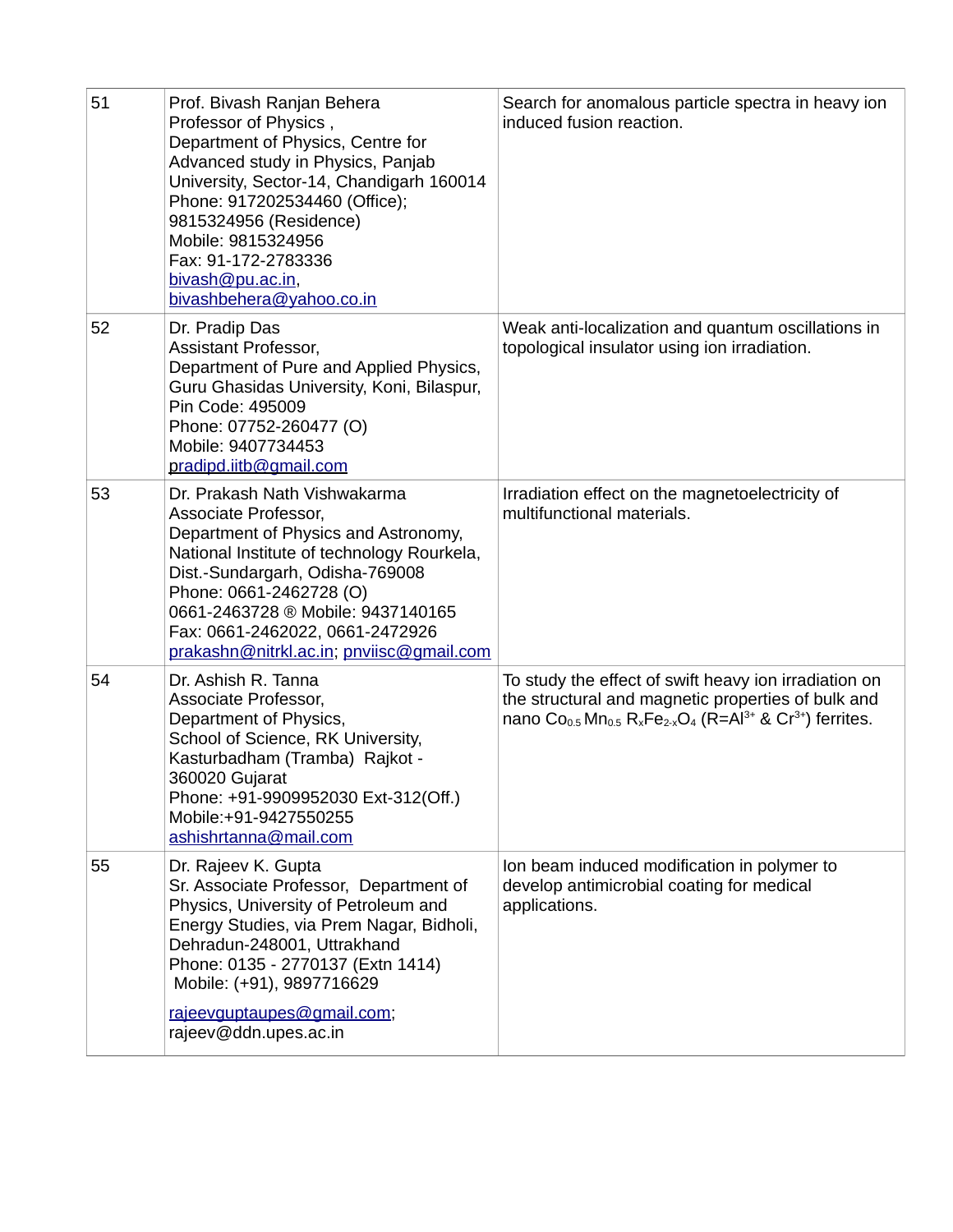| 56 | Dr. Balaprasad G. Ankamwar,<br>Associate Professor,<br>Dept. of Chemistry,<br>SP Pune University, Ganeshkhind, Pin<br>Code: 411007<br>Phone: 020-25601367 (O), 09823109308<br>® Mobile: 09765296665<br>Fax: 020-25691728<br>sb180305@gmail.com                       | Investigation on rapid detection of bacteria using<br>nanoparticles and radiation biology beam lines: A<br>comparative study with low and high linear energy<br>transfer. |
|----|----------------------------------------------------------------------------------------------------------------------------------------------------------------------------------------------------------------------------------------------------------------------|---------------------------------------------------------------------------------------------------------------------------------------------------------------------------|
| 57 | Prof. A M Vinodkumar<br>Department of Physics, Calicut University,<br>Kerala -673635<br>Phone: 04942407415 (O)<br>Mobile: 09645078924<br>attukalathil@gmail.con                                                                                                      | Neutron multiplicity measurements for Md<br>(Z=101) isotopes and their relevance to super<br>heavy element production.                                                    |
| 58 | Dr. Rahul Singhal<br>Assistant Professor,<br>Department of Physics,<br>JLN Marg, Malviya Nagar, Jaipur -302017<br>Phone: 0141-2713152 (O)<br>Mobile: 9549654378<br>rsinghal.phy@mnit.ac.in                                                                           | Fullerene based nanostructures by low energy ion<br>bombardment.                                                                                                          |
| 59 | Prof. P. D. Sahare<br>Professor of Physics,<br>Department of Physics & Astrophysics,<br>University of Delhi, Delhi - 110 007<br>Phone: 011-27666161 (O)<br>Mobile: +91-9811438818<br>Fax: 011-27667061<br>pdsahare@yahoo.co.in;<br>pdsahare@physics.du.ac.in         | Dosimetry of different swift ion beams of different<br>energies: effect of fluence and energy.                                                                            |
| 60 | Dr. Manoj Kumar<br>Assistant Professor,<br>High Pressure Physics Lab., Department<br>of Physics,<br>Malaviya National Institute of<br>Technology(MNIT) Jaipur- 302017<br>Phone: 0141-2713496<br>Mobile: +91-9549659761<br>Mkumar.phy@mnit.ac.in<br>kmanujk@gmail.com | Tuning the properties of topological insulators by ion<br>implantation.                                                                                                   |
| 61 | Dr. Kamlendra Awasthi<br>Assistant Professor,<br>Department of Physics, Malaviya National<br>Institute of Technology, JLN Road, Jaipur-<br>302017, Rajasthan<br>Phone: 0141-2713441 (O)<br>0141-2713541 ® Mobile: 09414406599<br>kamlendra.awasthi@gmail.com         | Optical and structural properties of defects in rare<br>earth ion implanted ZnO nanostructures.                                                                           |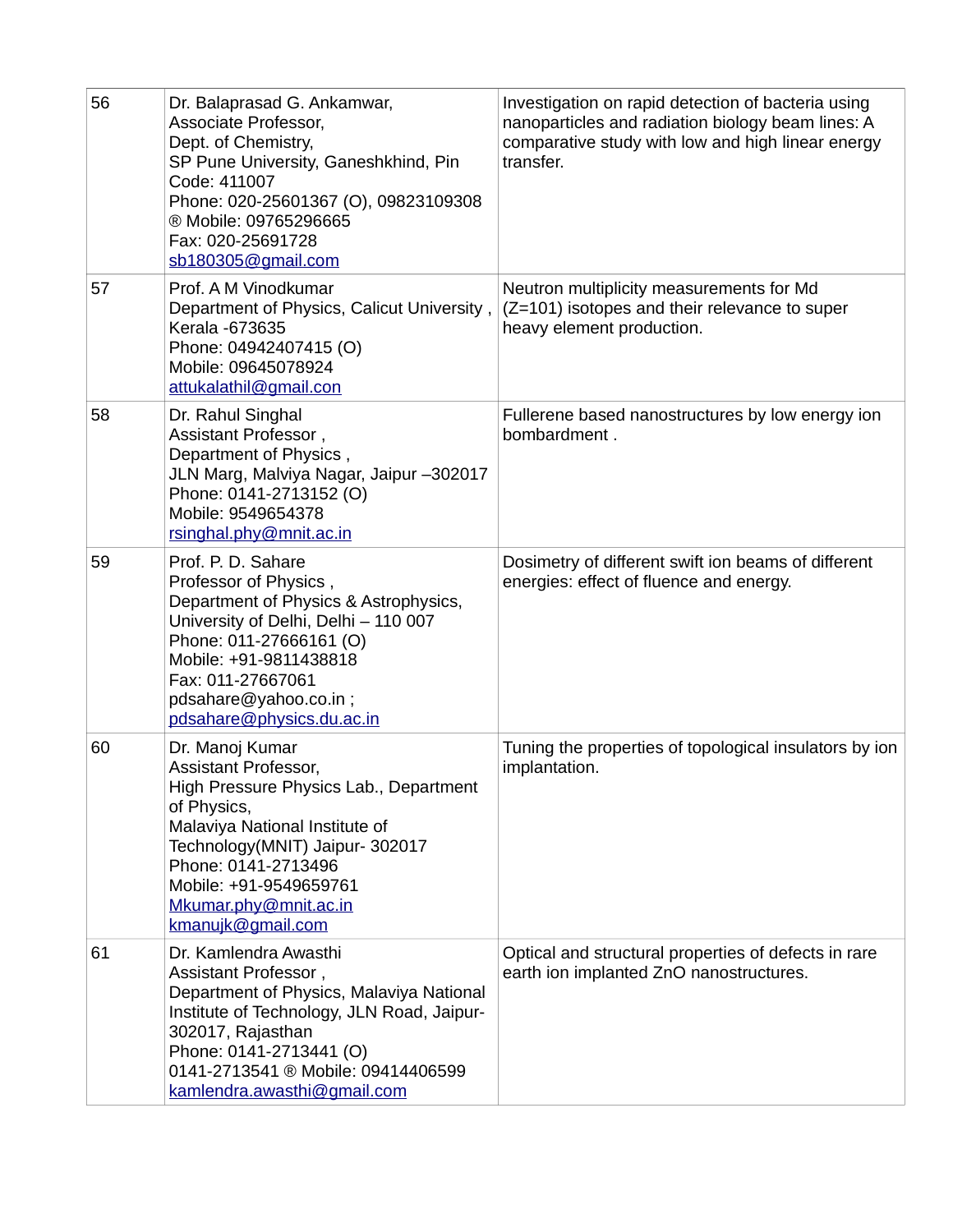| 62 | Dr. Srinivasa Rao Nelamarri<br>Assistant Professor,<br>Department of Physics, Malaviya National<br>Institute of Technology Jaipur JLN Marg,<br>Jaipur - 302017, Rajasthan<br>Phone: 0141-2713433 (O)<br>0141-2713133 (R)<br>Mobile: 09549654851 / 09636337638<br>srnelamarri.phy@mnit.ac.in,<br>srinivashcu@gmail.com | Effect of low energy ion implantation on the<br>structural<br>and optical properties of $K_xNa_{1-x}NbO_3$ thin films.                                 |
|----|-----------------------------------------------------------------------------------------------------------------------------------------------------------------------------------------------------------------------------------------------------------------------------------------------------------------------|--------------------------------------------------------------------------------------------------------------------------------------------------------|
| 63 | Prof. P. K. Bajpai<br>Professor & Head<br>Department of Pure & Applied Physics,<br>Guru Ghasidas Vishwavidyalaya, Koni,<br>Bilaspur (C.G.)-495009<br>Phone: 91-7752-260159 (O)<br>91-7752258828 (R)<br>Mobile: 09424154024<br>Fax: 91-7752-260148<br>bajpai.pk1@gmail.com                                             | Probing synergistic effects of ion beam irradiation in<br>synergistic and swift heavy ion regimes in BiFeO3<br>based room temperature multiferroics.   |
| 64 | Dr. Manika Khanuja<br>Assitant Professor,<br>Jamia Millia Islamia University, New Delhi<br>$-110025$<br>Mobile: 9810076796<br>manikakhanuja@gmail.com                                                                                                                                                                 | Effect of ion beam irradiation to create Sulphur<br>vacancy for high photoresponsivity & Gas<br>sensitivity in $MS2$ (M= Mo, W) films.                 |
| 65 | Prof. Pramod Singh<br>Department of Earth Sciences, School of<br>Physical, Chemical and Applied Sciences,<br>Pondicherry University Kalapet,<br>Pondicherry- 605014 Phone:<br>0413-2654489 (O)<br>Mobile: 9442625562<br>pramods@yahoo.com                                                                             | <sup>14</sup> C dating of sediment core from Ponnaiyar River<br>Basin implication to understanding the temporal<br>variation in organic matter source. |
| 66 | Dr. Feroz Ahmad Mir<br>Assistant Professor,<br>Department of Physics,<br>Baba Gulam Shah Badshah University,<br>Rajouri, Jammu and Kashmir-185231<br>Mobile: 07780887961<br>famirnit@gmail.com                                                                                                                        | Modulations of physical properties of some<br>substrates of microstrip antena's by SHI irradiations.                                                   |
| 67 | Prof. Ratnesh Gupta<br>School of Instrumentation, Devi Ahilya<br>Vishwavidyalaya, Khandwa Road, Indore,<br>Pin Code: 452001<br>Phone: 0731-2462228 (O)<br>0731-2795552 (R)<br>Mobile: 09165360552<br>gratnesh ioi@yahoo.com                                                                                           | Modifications of exchange bias and training effects<br>in FeCo/CoO and FeCo/NiO bilayers.                                                              |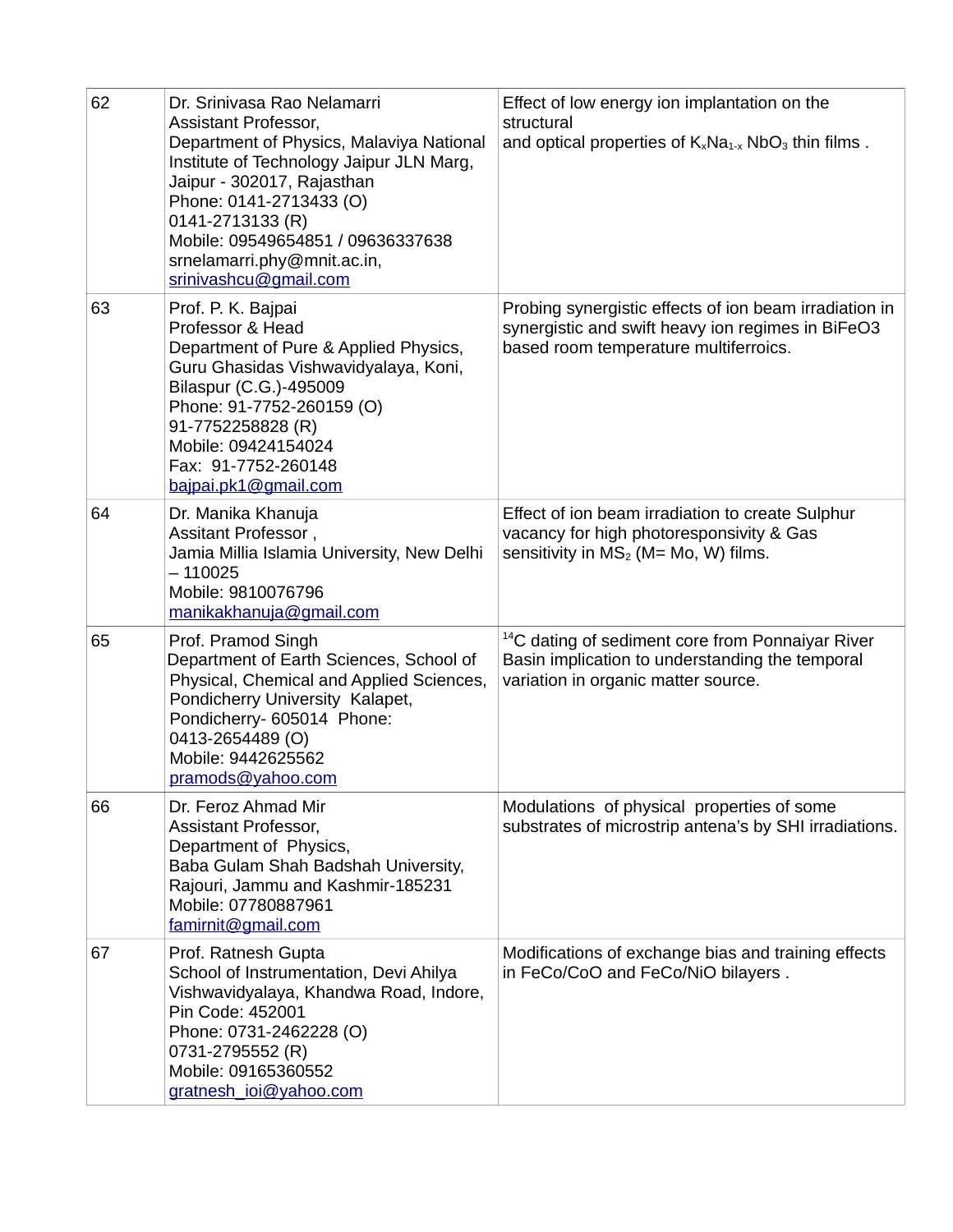## **BTR-5: LOW ENERGY ION BEAM FACILITY**

| S.No        | <b>PRINCIPAL INVESTIGATOR</b>                                                                                                                                                                                                                                                   | <b>TITLE OF THE PROJECT</b>                                                                                                                               |
|-------------|---------------------------------------------------------------------------------------------------------------------------------------------------------------------------------------------------------------------------------------------------------------------------------|-----------------------------------------------------------------------------------------------------------------------------------------------------------|
| $\mathbf 1$ | Dr. K. Rawat<br><b>DST-INSPIRE Faculty,</b><br>IUAC & SCNS, JNU, New Delhi<br><b>Mailing Address: Inter-University</b><br>Accelerator Centre, Aruna Asaf Ali Marg,<br>New Delhi-110067<br>Phone:27604699(O) Mobile: 9013461490<br>kamla.jnu@gmail.com,<br>krawat.iuac@gmail.com | Impact of ion beam-irradiation on the low dimensional<br>materials.                                                                                       |
| 2           | Dr. V. V. Siva Kumar<br>Scientist 'F'<br>Inter-University Accelerator Centre, Aruna<br>Asaf Ali Marg, New Delhi-110067<br>Phone: 011-26893955(O)<br>Mobile: 09312032452<br>vysk@iuac.res.in                                                                                     | Plasmonic ZnO nanocomposites for ultraviolet light<br>photosensing.                                                                                       |
| 3           | Mr. Afroz Khan<br>C/o. Dr. Faiyazur Rahman, (Associate<br>Professor), Department of Physics, Aligarh<br>Muslim University, Aligarh-202002<br>Mobile: 8267929202 (Mr. Khan)<br>afrozkhangd4711@gmail.com<br>Mobile: 9897269108 (Dr. Rahman)<br>faiziphys@gmail.com               | Synthesis and characterization of doped and undoped<br>indium oxide thin film.                                                                            |
| 4           | Dr. Yekkoni L. Jeyachandran<br><b>Assistant Professor (UGC-FRP)</b><br>Department of Physics, Bharathiar<br>University, Marudhamalai Road,<br>Coimbatore, Pin Code: 641046<br>Phone: 0422-2428543 (O)<br>Mobile: 9629883882<br>jeyachandranyekkoni@gmail.com                    | Effect of Aluminum ion implantation on the structure<br>and properties of Zinc Tin Nitride thin films.                                                    |
| 5           | Prof. M Junaid Bushiri<br>Department of Physics,<br>Cochin University of Science and<br>Technology, Kochi-22, Kerala - 682022<br>Phone: 0484 2577404 (O)<br>Mobile: 9495348631<br>Fax. 0484-2577595<br>junaidbushiri@gmail.com                                                  | Tuning of photoluminescence emission in PANI and<br>tea tree oil thin films by<br>low energy ion implantation.                                            |
| 6           | Prof. Sanjiv Puri<br>Department of Basic and Applied<br>Sciences, Punjabi University, Patiala-<br>147002 Phone: 0175-3046336 (O)<br>Mobile: 09815603759<br>sanjivpurichd@yahoo.com                                                                                              | Investigation of projectile-energy and -Z dependence<br>of cross sections for production of M X rays of some<br>heavy elements by low velocity ion beams. |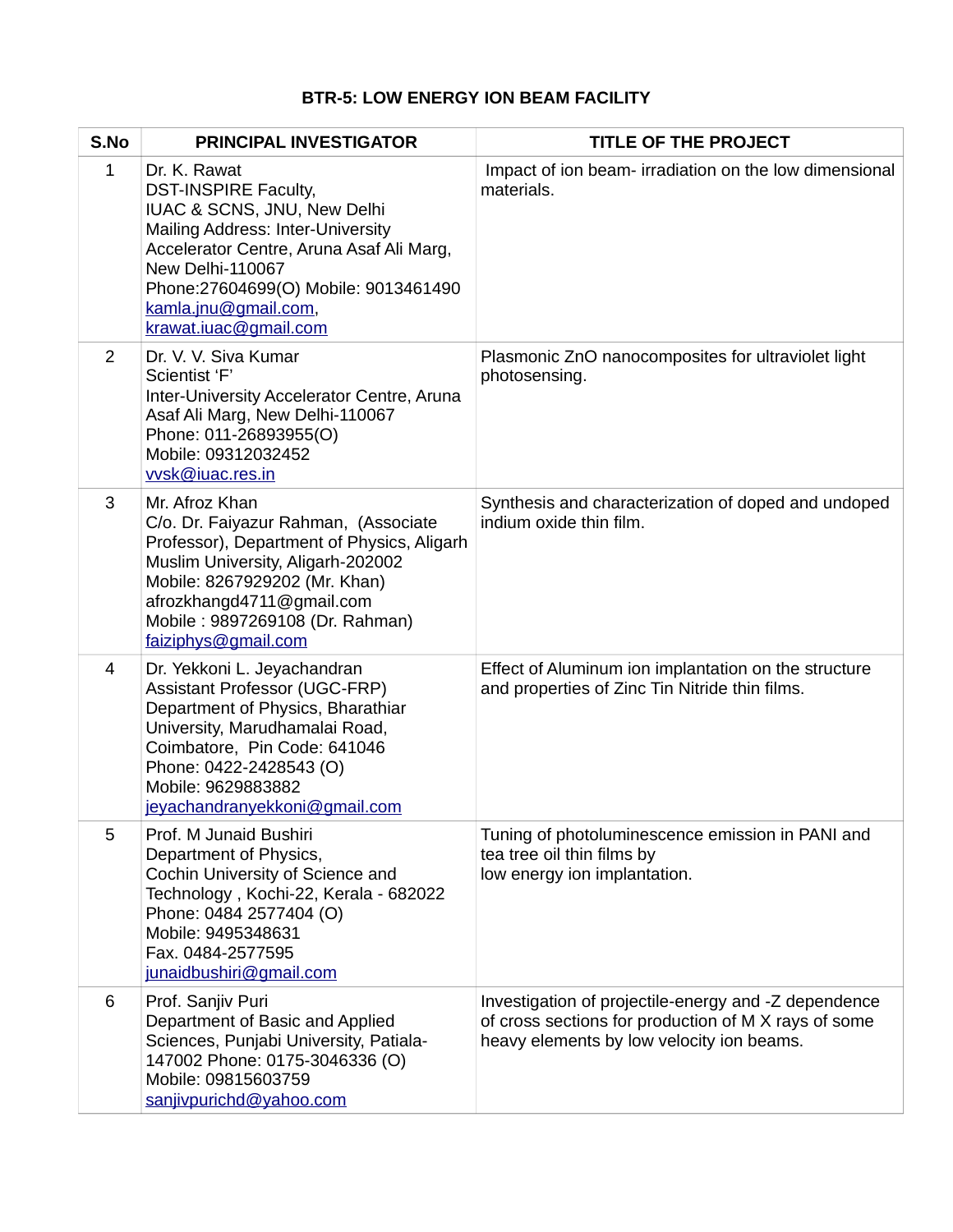| $\overline{7}$ | Prof. Sankar Dhar<br>Head, Dept. of Physics, School of Natural<br>Sciences, Shiv Nadar University, Dadri,<br>Gautam Budh Nagar, Pin Code: 201314<br>Phone: 9123300977 (O)<br>Mobile: 8750464017<br>sankar.dhar@snu.edu.in                                    | Synthesis of anatase and rutile TiO <sub>2</sub> nanopartile<br>interfaces or junctions by ion beam for anti-biofouling &<br>energy applications. |
|----------------|--------------------------------------------------------------------------------------------------------------------------------------------------------------------------------------------------------------------------------------------------------------|---------------------------------------------------------------------------------------------------------------------------------------------------|
| 8              | Prof. Debnarayan Jana<br>Department of Physics, University of<br>Calcutta, 92, A.P.C Road, Kolkata<br>Phone: 91-33-2350 8386, Extn. 413(O)<br>09830549937 ® Mobile: 09830549937<br>diphy@caluniv.ac.in                                                       | Study of evolution of defects in Nitrogen (N),<br>Phosphorus (P), (P-N) Co-Implanted ZnO and their<br>recovery.                                   |
| 9              | Prof. S. S. Islam<br>Centre for Nanoscience and<br>Nanotechnology, Jamia Millia Islamia,<br>Jamia Nagar, New Delhi -110025<br>Phone: 01126987153 (O)<br>Mobile: 9818424557<br>sislam@jmi.ac.in                                                               | Optical and electrical properties of Ion implanted CNT<br>and Graphene.                                                                           |
| 10             | Dr. Aditya H. Kelkar<br>Assistant Professor,<br>Dept. of Physics, Indian Institute of<br>Technology Kanpur-208016<br>Phone: 0512-2597985 (O)<br>Mobile: 08452872078<br>akelkar@iitk.ac.in                                                                    | Study of molecular fragmentation dynamics using<br>recoil ion momentum spectrometer.                                                              |
| 11             | Dr. Raavi Sai Santosh Kumar<br>Assistant Professor,<br>Indian Institute of Technology, Hyderabad<br>(IIT-H), Kandi, Sangareddy, Medak Dist.,<br>Telangana - 502285<br>Phone: 914023018450 (O)<br>Mobile: +91-850006129,+91-7331103902<br>sskraavi@iith.ac.in | Effect of low energy Ag/Au/Ag-Au (co-dopted) ion<br>implantation mediated electron transfer dynamics<br>studies for solar cell applications.      |
| 12             | Dr. Chetan Prakash Saini<br>Research Associate,<br>Materials Science Division, Inter-University<br>Accelerator Centre (IUAC), Aruna Asaf Ali<br>Marg, New Delhi-110067<br>Mobile: 91-8826678750<br>cs810@snu.edu.in                                          | The role of ion-beam-induced defects on $HfO2$ -based<br>resistive<br>switching devices.                                                          |
| 13             | Dr. Utkarsh Jain<br>Assistant Professor,<br>Amity Institute of Nanotechnology (AINT),<br>J2, Room No-308, 3rd Floor, Amity<br>University, Noida-201313<br>Phone: 0120-4392130 (O)<br>Mobile: 7042663347<br>utkarshmicromvp@gmail.com                         | Ion irradiated zinc oxide tetrapods based biohybrid<br>interface for improved voltammetric sensing.                                               |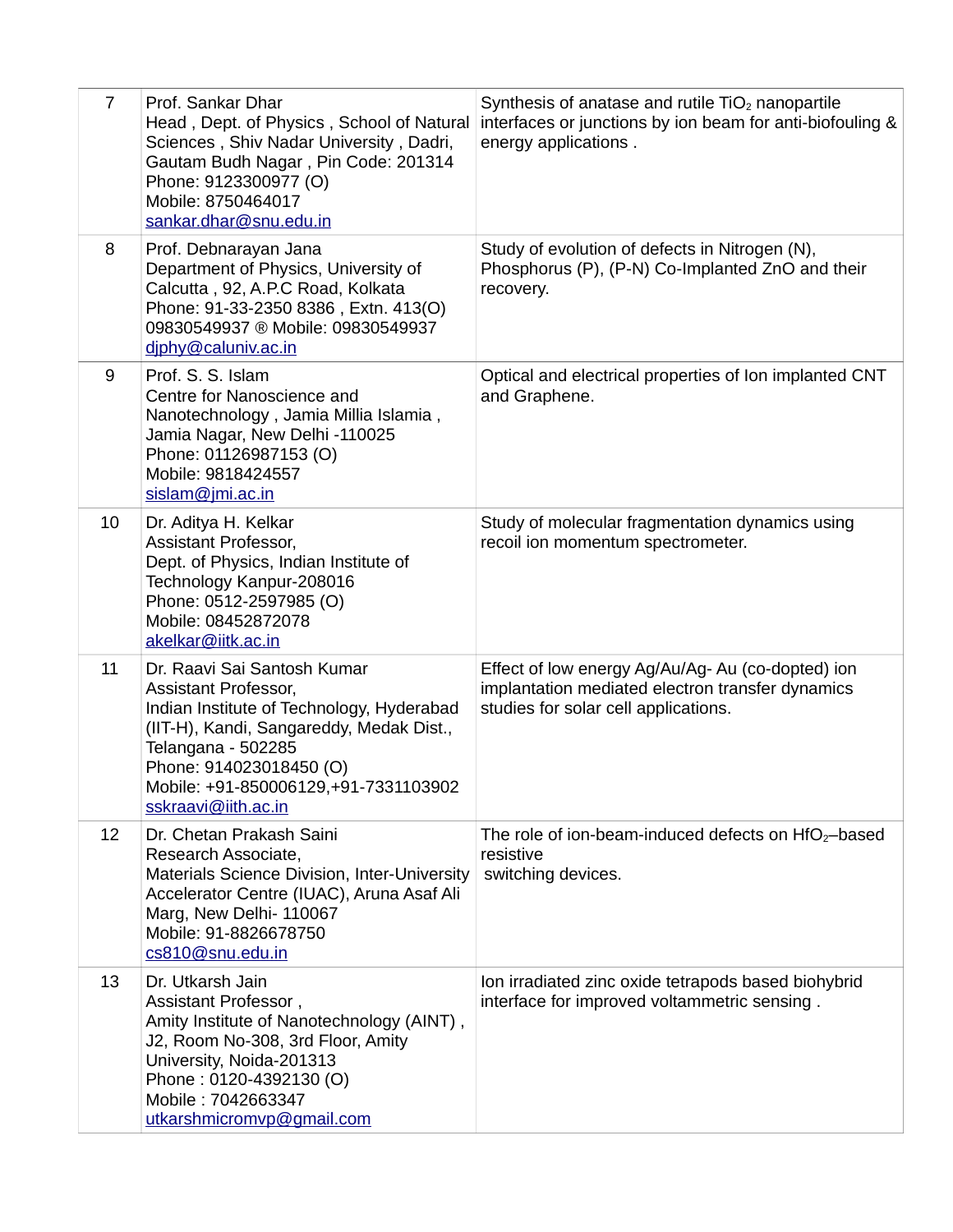| 14 | Dr. Srimanta Middey<br>Assistant Professor,<br>Department of Physics,<br>Indian Institute of Science, Bengaluru<br>Phone: 080-22932861 (O) 080-23609152<br>(R) Fax: 080-23602602<br>smiddey@iisc.ac.in                                                                                                  | Investigation of single terminated oxide substrates<br>using ion<br>beam.                                                      |
|----|---------------------------------------------------------------------------------------------------------------------------------------------------------------------------------------------------------------------------------------------------------------------------------------------------------|--------------------------------------------------------------------------------------------------------------------------------|
| 15 | Prof. D. K. Avasthi<br>Amity Institute of Nanotechnology, Noida,<br>Pin Code: 201313<br>Mobile: 9818038430<br>dka4444@gmail.com                                                                                                                                                                         | Irradiation studies (in elastic collision regime) of<br>Graphene oxide-Pd nanocomposite for H storage.                         |
| 16 | Dr. Sarvesh Kumar<br>Scientist, IUAC, Post Box-10502, Aruna<br>Asaf Ali Marg, New Delhi-110067<br>Phone: 9910955649 (O)<br>Mobile: 9910955649<br>sariuac@gmail.com                                                                                                                                      | Drift wave instabilities and other collective instabilites<br>in ECR ion sources.                                              |
| 17 | Dr. Garima Vashisht<br>Room No. 78, Department of Physics and<br>Astrophysics, University of Delhi, Pin<br>Code: 110007 Mobile: 9871744027<br>garimavashisht7@gmail.com                                                                                                                                 | Ion beam induced controlled diffusion in magnetic<br>multilayers.                                                              |
| 18 | Dr. Kamlendra Awasthi<br>Assistant Professor,<br>Department of Physics, Malaviya National<br>Institute of Technology, JLN Road, Jaipur-<br>302017, Phone: 0141-2713441 (O)<br>0141-2713541 ® Mobile: 09414406599<br>kamlendra.awasthi@gmail.com                                                         | Optical and structural properties of defects in rare<br>earth ion implanted ZnO nanostructures.                                |
| 19 | Mr. Pankaj Singh Rawat<br>C/o. Prof. R. C. Srivastava<br>Department of Physics, CBS&H, G. B.<br>Pant University of Ag. & Tech. Pantnagar,<br>Uttarakhand, Pin Code: 263145<br>Phone: 9760482044 (Mr. Rawat)<br>Mobile: 8958673241<br>Mobile: 9410173061 (Prof. Srivastava)<br>rcsrivastava123@gmail.com | Study of low energy ion beam irradiation induced effect<br>in ferrite based graphitic nanocomposites and thin<br>films.        |
| 20 | Dr. Rajendra S Dhaka<br>Assistant Professor,<br>IIT Delhi, Hauz Khas, New Delhi -110016<br>Phone: 011-2659-1439 (O)<br>rsdhaka@physics.iitd.ac.in                                                                                                                                                       | Irradiation induced effects on the structural, electronic<br>and magnetic properties of $Co_2Cr_{1-x}Ni_xAl$<br>Heusler alloys |
| 21 | Dr. P. Matheswaran<br>Assistant Professor,<br>Department of Physics, Kongunadu Arts<br>and Science College, Coimbatore-641029<br>Mobile: 8489622002<br>mathesphy@gmail.com                                                                                                                              | Electrical switching properties of low ion beam<br>irradiated indium chalcogenide.                                             |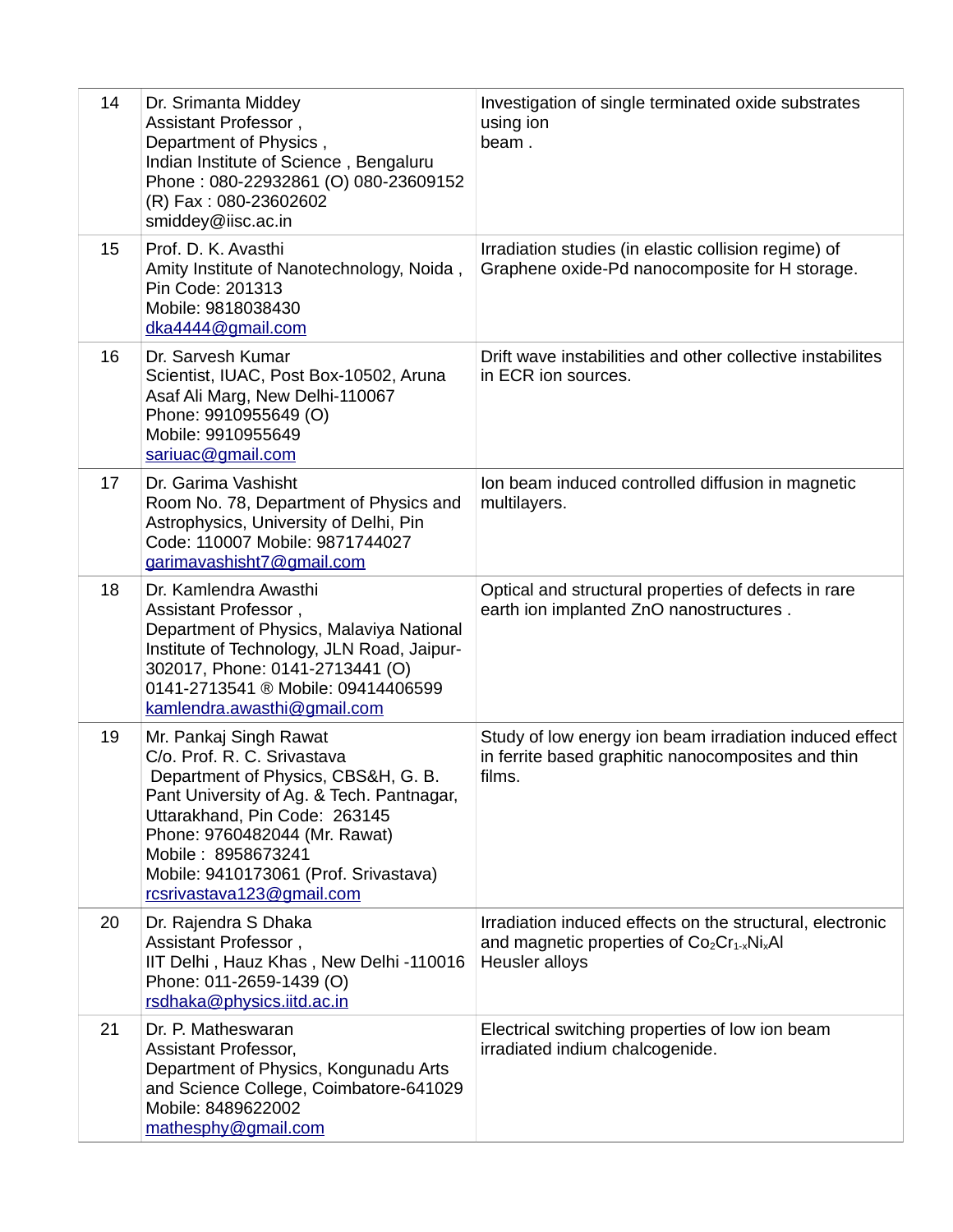| 22 | Mr. Munish Kumar<br>C/o. Dr. Ramesh Kumar<br>Department of Physics, Guru<br>Jambheshwar University of Science &<br>Technology Hisar Haryana-125001<br>Mobile: 09416146064 (Mr. Kumar)<br>munishsodhi85@gmail.com<br>Mobile: 08053040247 (Dr. Ramesh<br>Kumar)<br>Rameshkumar.bibiyan@gmail.com  | Synthesis of noble metal manostructures by ion beam<br>irradiation and their characterization.                                                                     |
|----|-------------------------------------------------------------------------------------------------------------------------------------------------------------------------------------------------------------------------------------------------------------------------------------------------|--------------------------------------------------------------------------------------------------------------------------------------------------------------------|
| 23 | Mr. Sahil<br>C/o. Prof. Pratik Kumar<br>Medical Physics Unit, IRCH, AIIMS, New<br>Delhi-29<br>Mobile: 09871576797 (Mr. Sahil)<br>sonu04rajput@gmail.com<br>Mobile: 09810197511(Mr. Sahil)<br>drpratikkumar@gmail.com                                                                            | Synthesis and characterization of optically stimulated<br>luminescent materials under the plasmon resonance<br>condition for their medical dosimetry applications. |
| 24 | Dr. Abhinav Pratap Singh<br>Assistant Professor,<br>Physics Department, Dr. B. R. Ambedkar<br>National Institute of Technology, Byepass<br>G T Road, Jalandhar, Pin Code: 144011<br>Phone: +91-181-2690-301,3250 (O)<br>Mobile: 9915240730<br>abhi.pr.s@gmail.com,<br>jaiswarsinghap@nitj.ac.in | Study of evolution of ZnSnO <sub>3</sub> phase in pure and doped<br>Zinc Stannate thin films with swift heavy ion irradiation.                                     |
| 25 | Mr. Akkanaboina Mangababu<br>C/o. Prof. S. V. S. Nageswara Rao, School<br>of Physics, University of Hyderabad,<br>Hyderabad-500046<br>Mobile: 9441270010 (Mr. Mangababu)<br>mangababuind@gmail.com<br>Mobile: 9441173473 (Prof. Rao)<br>nageshphysics@gmail.com                                 | Pulsed ion implantation in semiconductors: A study of<br>defect dynamics by ion channeling and coherent<br>acoustic phonon spectroscopy.                           |
| 26 | Prof. Tapobrata Som<br>Institute of Physics (IOP),<br>Sachivalaya Marg, Bhubaneswar,<br>Pin Code: 751005<br>Phone: 0674-230-6483 (O)<br>Mobile: +91-9437010830<br>Fax: 0674-2300142<br>tsom@iopb.res.in/tsomiop@gmail.com                                                                       | Ion-beam fabrication of extremely regular grating-like<br>nanostructures on Ge.                                                                                    |
| 27 | Ms. Dilruba Hasina<br>Research Scholar,<br>C/o. Prof. T. Som, Institute of Physics,<br>Sachivalaya Marg, Bhubaneswar,<br>Phone: 0674-230-6483 (O)<br>Mobile: 83250833769 Fax: 0674-2300142<br>dilruba@iopb.res.in                                                                               | Ion implantation induced tunable resistive switching<br>property of $HfO2$ thin films.                                                                             |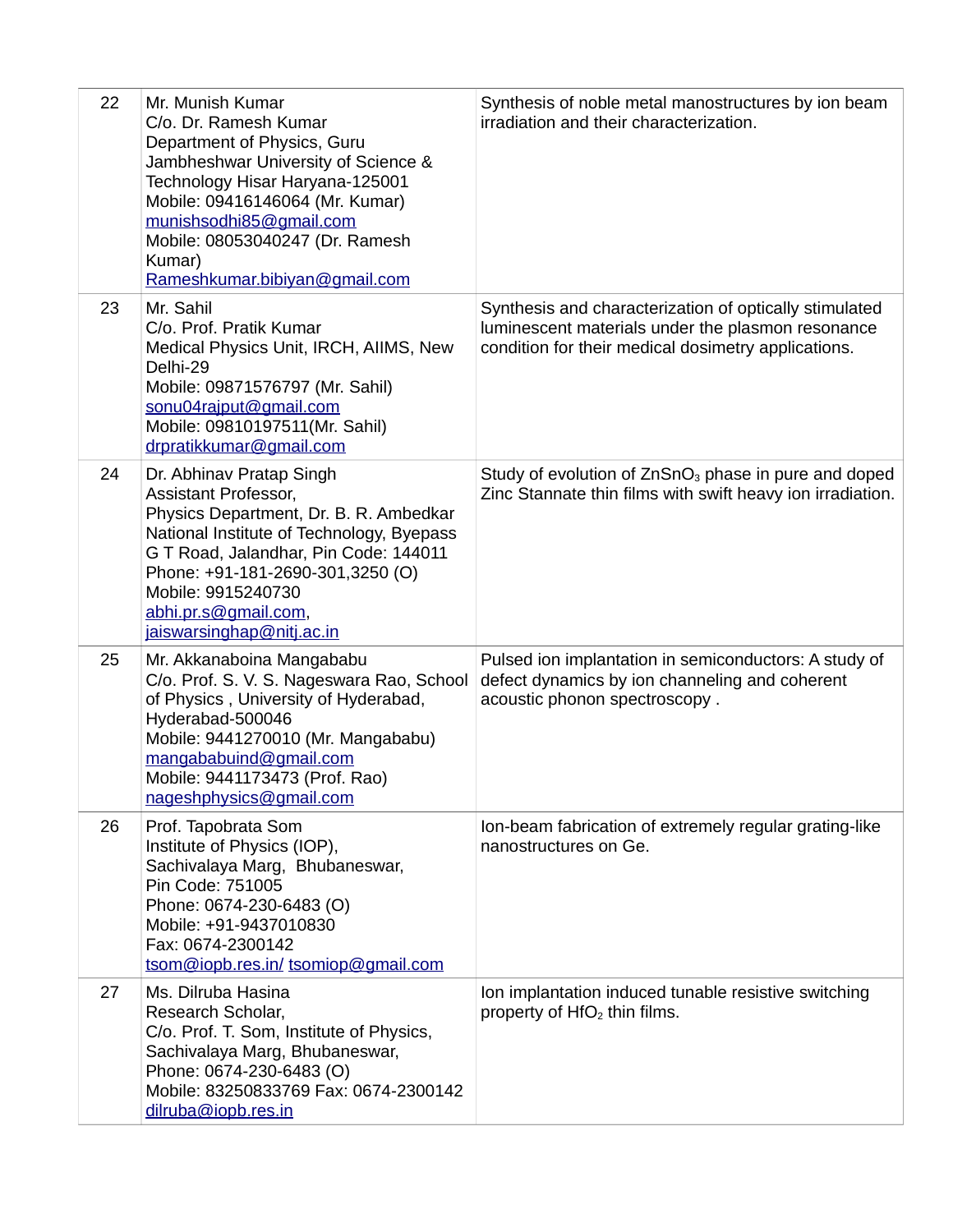| 28 | Dr. Anindya Sarkar<br>Assistant Professor In Physics, Bangabasi in ZnO.<br>Morning College (Under University of<br>Calcutta),<br>Mailing Address: 19, Rajkumar<br>Chakraborty Sarani, Kolkata,<br>Phone: 033-2350 9210 (O)<br>sarkarcal@gmail.com                       | Effect of low energy sulphur and nitrogen implantation                                                                                                   |
|----|-------------------------------------------------------------------------------------------------------------------------------------------------------------------------------------------------------------------------------------------------------------------------|----------------------------------------------------------------------------------------------------------------------------------------------------------|
| 29 | Prof. Arup Kumar Raychaudhuri<br>Distinguished Professor (Emeritus),<br>S. N. Bose National Centre for Basic<br>Sciences, JD Block, Sector-III, Salt Lake,<br>Kolkata-700106<br>Phone: +91-33-2335-5709 (O)<br>Fax: +91-33-2335-2733<br>arup@bose.res.in                | Formation of $GeO2$ buried layer in Ge wafers through<br>Oxygen Ion implantation.                                                                        |
| 30 | Mr. Raja Saifu Rahman<br>C/o. Prof. Mohammad Zulfequar,<br>Department of Physics, Jamia Millia<br>Islamia (A Central University), New<br>Delhi-110025<br>Mobile: 7290971058 (Mr. Rahman)<br>saifraja7@gmail.com<br>Mobile: 9811222035 (Prof. Zulfequar)                 | Study of the physical properties of nanostructured<br>chalcogenide based compound semiconductors.                                                        |
| 31 | Ms. Priyanka<br>C/o. Dr. Himani Sharma,<br>School of Physical Sciences,<br>Doon University Dehradun,<br>Mobile: 08954851436 (Ms. Priyanka)<br>bamolapriyanka@gmail.com<br>Mobile: 08979853808 (Dr. Sharma)<br>hsharma.ph@doonuniversity.ac.in                           | Structure and properties of one dimensional titanium<br>dioxide<br>nanotubes based hybrid structures for light harvesting<br>photocatalytic application. |
| 32 | Ms. Anshu Singh<br>C/o. Dr. Richa Saini,<br>Department of Physics,<br>Gurukul Kangri University,<br>Haridwar-249404<br>Mobile: 9675147945 (Ms. Singh)<br>anshu.singh2105@gmail.com<br>Mobile: 9412072017 (Dr. Saini)<br>kushwaha.richa@yahoo.in                         | Synthesis & Characterization of TiO <sub>2</sub> :SnO <sub>2</sub><br>nanocomposites for heterojunction organic solar cell.                              |
| 33 | Ms. Puneet Kuar<br>C/o. Prof. Devinder Paul Singh,<br>Department of Physics, Guru Nanak Dev<br>University, Amritsar, Punjab<br>Mobile: 9815177521 (Ms. Kaur)<br>puneetphy.rsh@gmail.com<br>Phone: 0183-2258802-09, Ext. 3479 (Prof.<br>Singh)<br>dpsingh.phy@gndu.ac.in | Tuning luminescence in transition metal/ rare earth<br>doped and co-doped semiconductors for optoelectronic<br>applications.                             |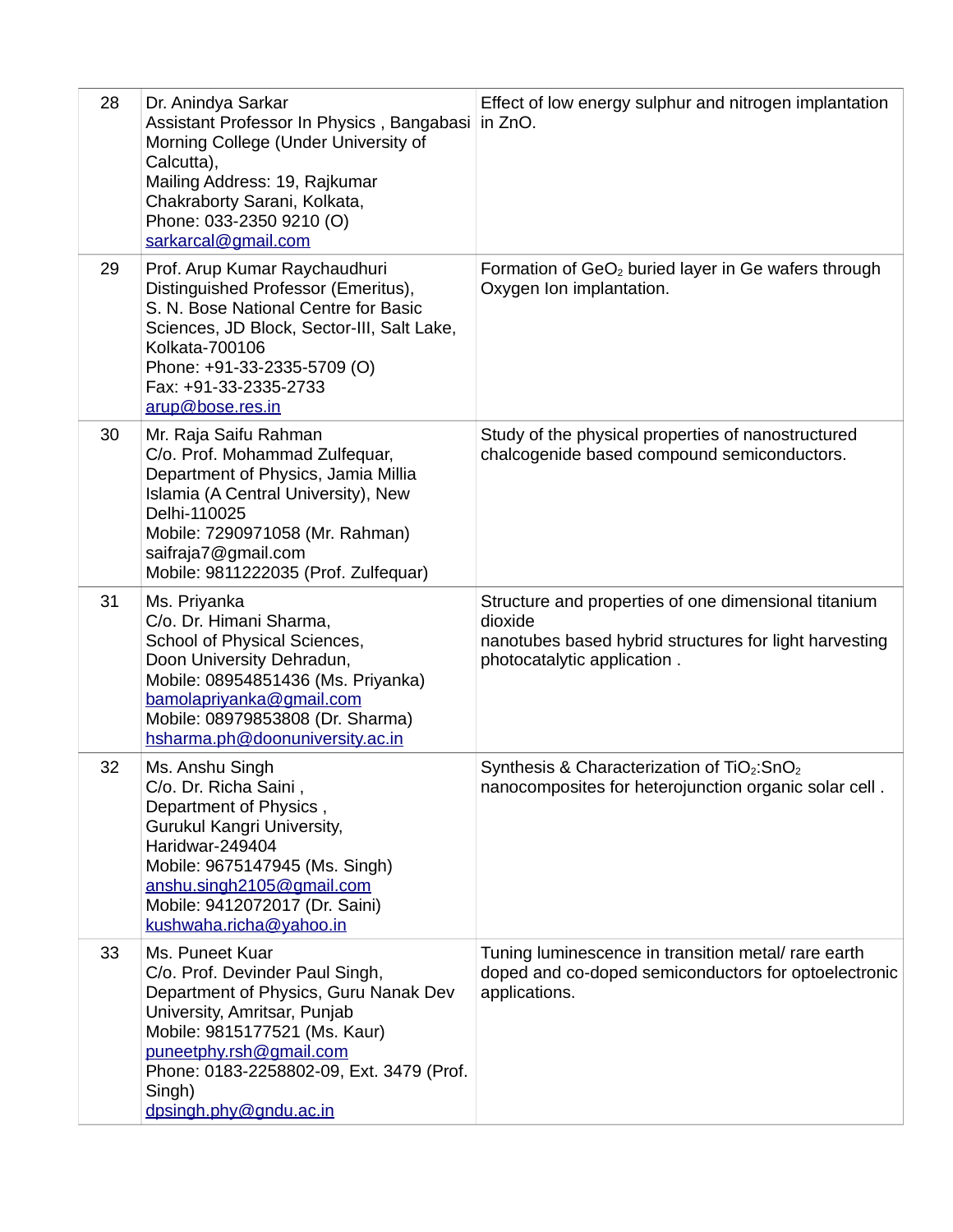| 34 | Dr. Pradip Das<br>Assistant Professor,<br>Department of Pure and Applied Physics,<br>Guru Ghasidas University, Koni, Bilaspur,<br>Phone: 07752-260477 (O)<br>Mobile: 9407734453<br>pradipd.iitb@gmail.com                                                                                                             | Weak anti-localization and quantum oscillations in<br>topological insulator using ion irradiation.                                                                                    |
|----|-----------------------------------------------------------------------------------------------------------------------------------------------------------------------------------------------------------------------------------------------------------------------------------------------------------------------|---------------------------------------------------------------------------------------------------------------------------------------------------------------------------------------|
| 35 | Dr. Manoj Kumar<br>Assistant Professor,<br>High Pressure Physics Lab., Department<br>of Physics, Malaviya National Institute of<br>Technology(MNIT) Jaipur- 302017<br>Phone: 0141-2713496<br>Mobile: +91-9549659761<br>Mkumar.phy@mnit.ac.in<br>kmanujk@gmail.com                                                     | Tuning the properties of topological insulators by ion<br>implantation.                                                                                                               |
| 36 | Dr. Srinivasa Rao Nelamarri<br>Assistant Professor,<br>Department of Physics, Malaviya National<br>Institute of Technology Jaipur JLN Marg,<br>Jaipur - 302017, Rajasthan<br>Phone: 0141-2713433 (O)<br>0141-2713133 (R)<br>Mobile: 09549654851 / 09636337638<br>srnelamarri.phy@mnit.ac.in,<br>srinivashcu@gmail.com | Effect of low energy ion implantation on the structural<br>and optical properties of $K_xNa_{1-x}NbO_3$ thin films.                                                                   |
| 37 | Prof. P. K. Bajpai<br>Professor & Head<br>Department of Pure & Applied Physics,<br>Guru Ghasidas Vishwavidyalaya, Koni,<br>Bilaspur (C.G.)-495009<br>Phone: 91-7752-260159 (O)<br>91-7752258828 ® Mobile: 09424154024<br>bajpai.pk1@gmail.com                                                                         | Probing synergistic effects of ion beam irradiation in<br>synergistic and swift heavy ion regimes in BiFeO3<br>based room temperature multiferroics.                                  |
| 38 | Prof. Sanjay J. Dhoble<br>Department of Physics, Rashtrasant<br>Tukadoji Maharaj(RTM) Nagpur University,<br>Nagpur-440033 (Maharashtra)<br>Phone:0712-2500083(O)<br>0712-2251361,0712-2250180(R)<br>Mobile: 09822710204<br>sidhoble@rediffmail.com                                                                    | Analysis of the structural and morphological<br>modification of rare earth (RE=Eu;Dy;Ce) activated<br>phosphate phosphors using swift heavy ion beams and<br>ion sputtering (Ar; Ne). |
| 39 | Dr. Prakash Nath Vishwakarma<br>Associate Professor,<br>Department of Physics and Astronomy,<br>National Institute of technology Rourkela,<br>Dist.-Sundargarh, Odisha-769008<br>Phone: 0661-2462728 (O)<br>0661-2463728 ® Mobile: 9437140165<br>prakashn@nitrkl.ac.in; pnviisc@gmail.com                             | Irradiation effect on the magnetoelectricity of<br>multifunctional materials.                                                                                                         |